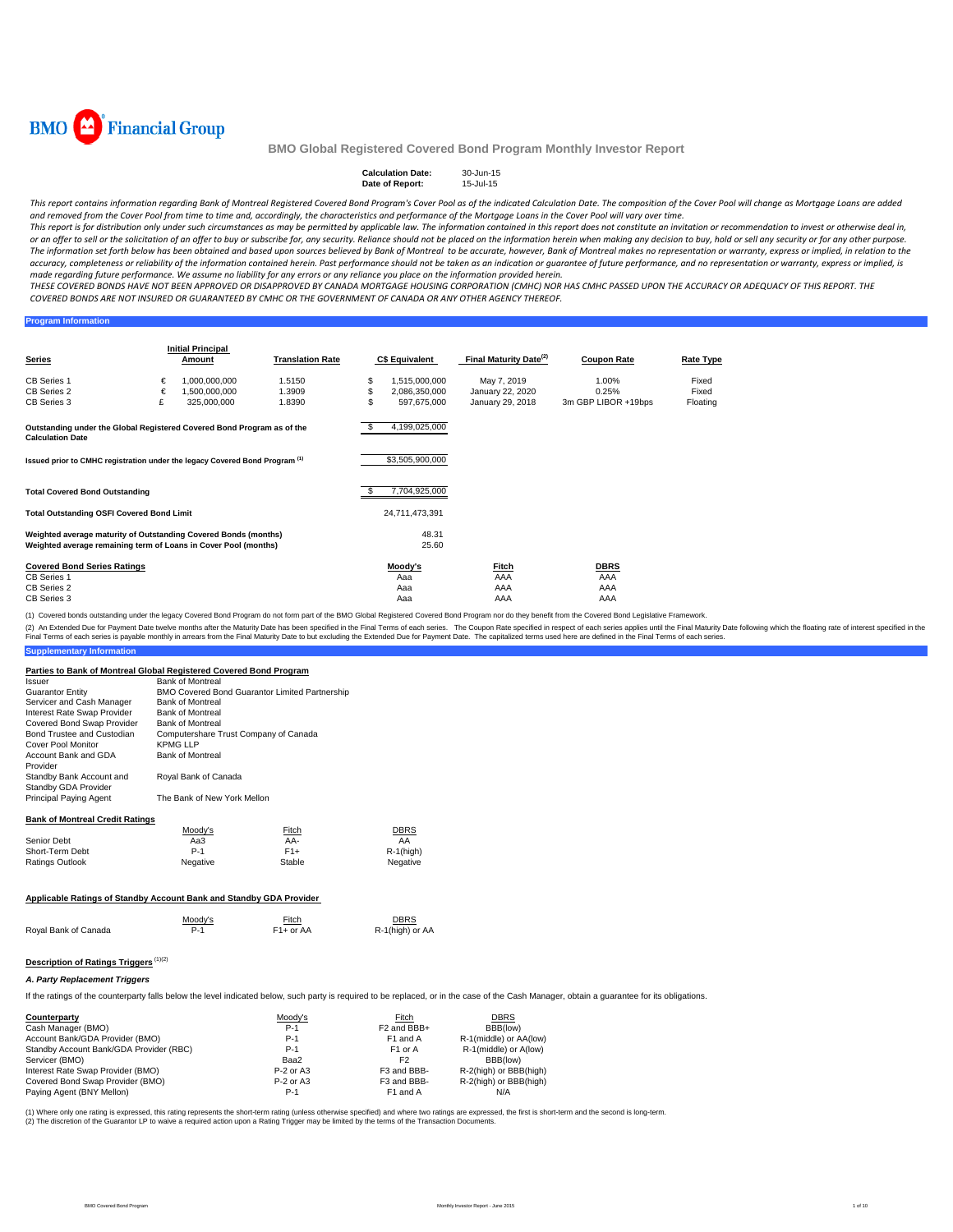

|                                                                                                                                                                                                                                                                                                                                                                                                                                                                                                                                                                                                                                                                                                                                                                                                                                                                                                                                                                                                                                                                                                                                                                                                                                                                                                                                                                                                                                                                                                                                                         |             | <b>Calculation Date:</b><br>Date of Report: | 30-Jun-15<br>15-Jul-15                                            |
|---------------------------------------------------------------------------------------------------------------------------------------------------------------------------------------------------------------------------------------------------------------------------------------------------------------------------------------------------------------------------------------------------------------------------------------------------------------------------------------------------------------------------------------------------------------------------------------------------------------------------------------------------------------------------------------------------------------------------------------------------------------------------------------------------------------------------------------------------------------------------------------------------------------------------------------------------------------------------------------------------------------------------------------------------------------------------------------------------------------------------------------------------------------------------------------------------------------------------------------------------------------------------------------------------------------------------------------------------------------------------------------------------------------------------------------------------------------------------------------------------------------------------------------------------------|-------------|---------------------------------------------|-------------------------------------------------------------------|
| <b>B. Summary of Specific Rating Trigger Actions</b>                                                                                                                                                                                                                                                                                                                                                                                                                                                                                                                                                                                                                                                                                                                                                                                                                                                                                                                                                                                                                                                                                                                                                                                                                                                                                                                                                                                                                                                                                                    |             |                                             |                                                                   |
|                                                                                                                                                                                                                                                                                                                                                                                                                                                                                                                                                                                                                                                                                                                                                                                                                                                                                                                                                                                                                                                                                                                                                                                                                                                                                                                                                                                                                                                                                                                                                         | Moody's     | Fitch                                       | <b>DBRS</b>                                                       |
| a) The Servicer will be required to direct amounts received<br>directly into the GDA Account (or Standby GDA Account if<br>applicable) within 2 Canadian business days and the Cash<br>Manager shall immediately remit any funds held at such<br>time for or on behalf of the Guarantor directly into the GDA<br>Account                                                                                                                                                                                                                                                                                                                                                                                                                                                                                                                                                                                                                                                                                                                                                                                                                                                                                                                                                                                                                                                                                                                                                                                                                                | $P-1$       | F1 or A                                     | R-1(middle) or AA(low)                                            |
|                                                                                                                                                                                                                                                                                                                                                                                                                                                                                                                                                                                                                                                                                                                                                                                                                                                                                                                                                                                                                                                                                                                                                                                                                                                                                                                                                                                                                                                                                                                                                         |             |                                             |                                                                   |
| I) The following actions are required if the Cash Manager (BMO) undergoes a downgrade below the stipulated rating:<br>II) The following actions are required if the Servicer (BMO) undergoes a downgrade below the stipulated rating:<br>Moody's<br>Fitch<br>a) The Servicer will be required to direct amounts received<br>to the Cash Manager, or GDA as applicable<br>$P-1$<br>F1 or A<br>III) The Swap Provider is required to transfer credit support or transfer all of its rights and obligations to a replacement third party, or to obtain<br>a quarantee of its rights and obligations from a third party, if the Swap Provider undergoes a downgrade below the stipulated rating:<br>Moody's <sup>(3)</sup><br>Fitch<br>P-1 or A2<br>F1 and A<br>a) Interest Rate Swap Provider<br>P-1 or A2<br>F1 and A<br>b) Covered Bond Swap Provider<br>IV) The following actions are required if the Issuer (BMO) undergoes a downgrade below the stipulated rating:<br>Fitch<br>Moody's<br>F2 or BBB+<br>a) Mandatory repayment of the Demand Loan<br>N/A<br>b) Cashflows will be exchanged under the Covered Bond<br>Baa1<br>BBB+<br>Swap Agreement (to the extent not already taking place)<br>c) Transfer of title to Loans to Guarantor <sup>(4)</sup><br>A <sub>3</sub><br>BBB-<br><b>Events of Defaults &amp; Test Compliance</b><br>Asset Coverage Test (C\$ Equivalent of Outstanding<br>Pass<br>Covered Bond < Adjusted Aggregate Asset Amount)<br><b>Issuer Event of Default</b><br><b>No</b><br>Guarantor LP Event of Default<br><b>No</b> | <b>DBRS</b> |                                             |                                                                   |
|                                                                                                                                                                                                                                                                                                                                                                                                                                                                                                                                                                                                                                                                                                                                                                                                                                                                                                                                                                                                                                                                                                                                                                                                                                                                                                                                                                                                                                                                                                                                                         |             |                                             | R-1(middle) or BBB(low)                                           |
|                                                                                                                                                                                                                                                                                                                                                                                                                                                                                                                                                                                                                                                                                                                                                                                                                                                                                                                                                                                                                                                                                                                                                                                                                                                                                                                                                                                                                                                                                                                                                         |             |                                             |                                                                   |
|                                                                                                                                                                                                                                                                                                                                                                                                                                                                                                                                                                                                                                                                                                                                                                                                                                                                                                                                                                                                                                                                                                                                                                                                                                                                                                                                                                                                                                                                                                                                                         |             |                                             | <b>DBRS</b><br>R-1(middle) or A (high)<br>R-1(middle) or A (high) |
|                                                                                                                                                                                                                                                                                                                                                                                                                                                                                                                                                                                                                                                                                                                                                                                                                                                                                                                                                                                                                                                                                                                                                                                                                                                                                                                                                                                                                                                                                                                                                         |             |                                             |                                                                   |
|                                                                                                                                                                                                                                                                                                                                                                                                                                                                                                                                                                                                                                                                                                                                                                                                                                                                                                                                                                                                                                                                                                                                                                                                                                                                                                                                                                                                                                                                                                                                                         |             |                                             | <b>DBRS</b><br>N/A                                                |
|                                                                                                                                                                                                                                                                                                                                                                                                                                                                                                                                                                                                                                                                                                                                                                                                                                                                                                                                                                                                                                                                                                                                                                                                                                                                                                                                                                                                                                                                                                                                                         |             |                                             | BBB(high)                                                         |
|                                                                                                                                                                                                                                                                                                                                                                                                                                                                                                                                                                                                                                                                                                                                                                                                                                                                                                                                                                                                                                                                                                                                                                                                                                                                                                                                                                                                                                                                                                                                                         |             |                                             | BBB(low)                                                          |
|                                                                                                                                                                                                                                                                                                                                                                                                                                                                                                                                                                                                                                                                                                                                                                                                                                                                                                                                                                                                                                                                                                                                                                                                                                                                                                                                                                                                                                                                                                                                                         |             |                                             |                                                                   |
|                                                                                                                                                                                                                                                                                                                                                                                                                                                                                                                                                                                                                                                                                                                                                                                                                                                                                                                                                                                                                                                                                                                                                                                                                                                                                                                                                                                                                                                                                                                                                         |             |                                             |                                                                   |
| (3) If no short term rating exists, then A1                                                                                                                                                                                                                                                                                                                                                                                                                                                                                                                                                                                                                                                                                                                                                                                                                                                                                                                                                                                                                                                                                                                                                                                                                                                                                                                                                                                                                                                                                                             |             |                                             |                                                                   |

(3) If no short term rating exists, then A1<br>(4) The transfer of registered title to the Loans to the Guarantor may be deferred if (A) satisfactory assurances are provided to the Guarantor and the Bond Trustee by The Office

| <b>Pre-Maturity Test</b>                  |             |       |                                        |
|-------------------------------------------|-------------|-------|----------------------------------------|
| (Applicable to Hard Bullet Covered Bonds) |             |       |                                        |
| <b>Pre-Maturity Required Ratings</b>      | "nody<br>P- | Fitch | DBRS <sup>1</sup><br>A(high) or A(low) |

Following a breach of the Pre-Maturity test in respect of a Series of Hard Bullet Covered Bonds, and unless the Pre-Maturity Liquidity Ledger is otherwise funded from the other sources, the<br>Partnership shall offer to sell

(1) In the case of DBRS, if Final Maturity Date is within six months of the Pre-Maturity Test Date, then A(high), otherwise A(low).

| <b>Reserve Fund</b>                                                           |         |       |                       |
|-------------------------------------------------------------------------------|---------|-------|-----------------------|
| <b>Reserve Fund Required Amount Ratings</b><br>Senior                         | Moody's | Fitch | <b>DBRS</b><br>A(low) |
| Short Term                                                                    | P-1     |       | R-1(middle)           |
| Are the ratings of the Issuer below the Reserve Fund Required Amount Ratings? |         | No    |                       |

If the ratings of the Issuer fall below the Reserve Fund Required Amount Ratings, then the Guarantor shall credit or cause to be credited to the Reserve Fund funds up to an amount equal to the Reserve Fund Required Amount.

Reserve Fund Required Amount: Nil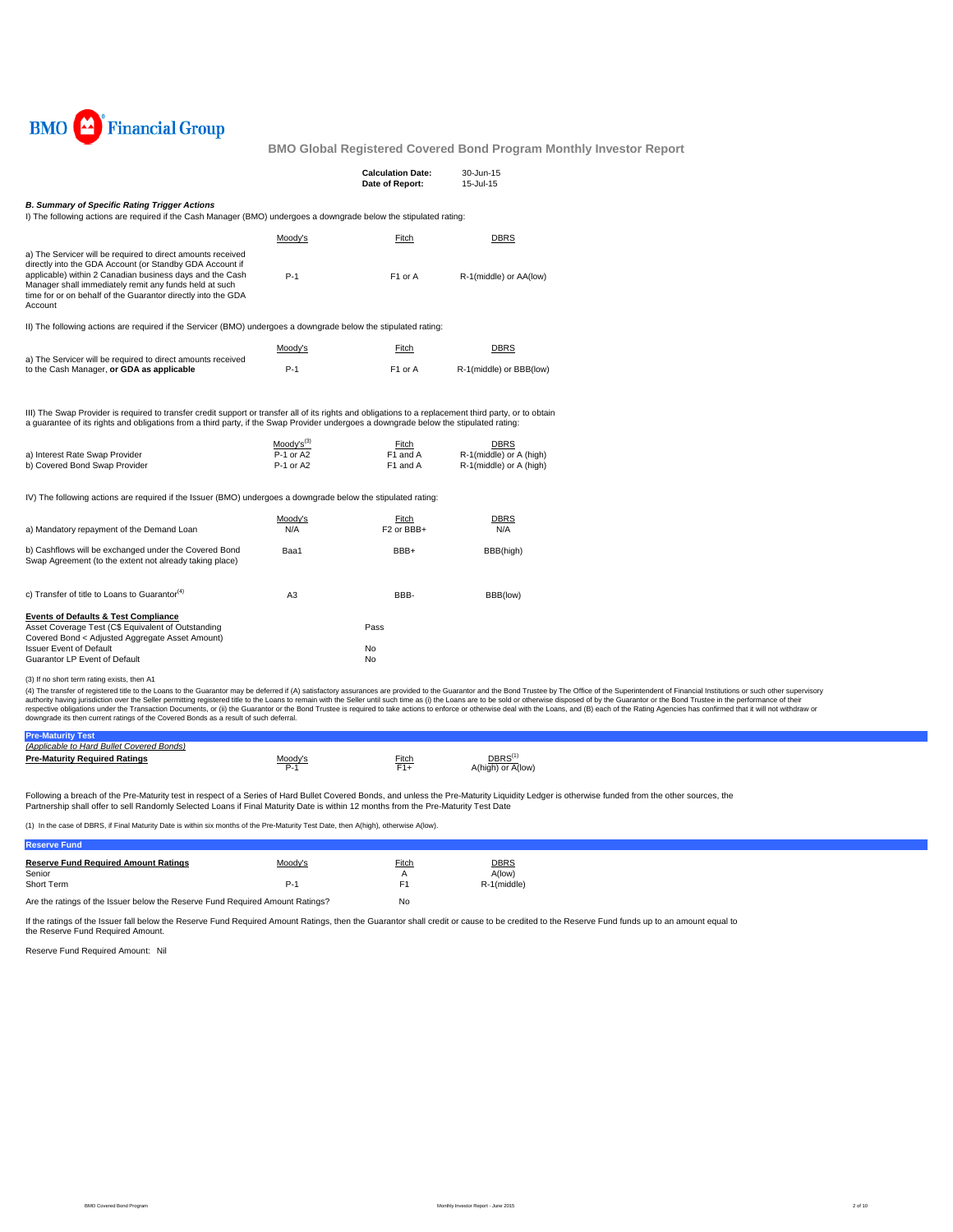

|                                                                                                                                                                                                                                            | <b>Calculation Date:</b><br>Date of Report: | 30-Jun-15<br>15-Jul-15                          |                |                |  |  |
|--------------------------------------------------------------------------------------------------------------------------------------------------------------------------------------------------------------------------------------------|---------------------------------------------|-------------------------------------------------|----------------|----------------|--|--|
| <b>Asset Coverage Test</b>                                                                                                                                                                                                                 |                                             |                                                 |                |                |  |  |
| C\$ Equivalent of Outstanding Covered Bonds                                                                                                                                                                                                | 4,199,025,000                               |                                                 |                |                |  |  |
| $A^{(1)}$ = Lesser of (i) Sum of LTV adjusted outstanding principal balance and (ii)<br>Sum of Asset percentage adjusted outstanding principal balance                                                                                     | 13,571,660,488                              |                                                 | A (i)          | 14,515,144,907 |  |  |
| $B =$ Principal receipts not applied                                                                                                                                                                                                       |                                             |                                                 | $A$ (ii)       | 13,571,660,488 |  |  |
| $C =$ Cash capital contributions<br>$D =$ Substitution assets<br>$E =$ (i) Reserve fund balance<br>(ii) Pre - Maturity liquidity ledger balance<br>$F =$ Negative carry factor calculation<br>Total: $A + B + C + D + E - F$               | 13,571,660,488                              | Asset Percentage<br>Maximum Asset<br>Percentage | 93.5%<br>95.0% |                |  |  |
| <b>Asset Coverage Test Pass/Fail</b><br>(1) Market Value as determined by adjusting, not less than quarterly, the Original Market Value utilizing the Indexation Methodology (see Appendix for details) for subsequent price developments. | <b>Pass</b>                                 |                                                 |                |                |  |  |

| <b>Valuation Calculation</b>                                                                                                                                                                                                 |   |                |        |                |
|------------------------------------------------------------------------------------------------------------------------------------------------------------------------------------------------------------------------------|---|----------------|--------|----------------|
| <b>Trading Value of Covered Bonds</b>                                                                                                                                                                                        | S | 4.220.326.182  |        |                |
| A = Lesser of i) Present value of outstanding loan balance of Performing Eligible<br>Loans <sup>(1)</sup> and ii) 80% of Market Value <sup>(2)</sup> of properties securing Performing Eligible<br>Loans, net of adiustments |   | 14.631.221.761 | A (i)  | 14.631.221.761 |
| $B =$ Principal receipts up to calculation date not otherwise applied                                                                                                                                                        |   |                | A (ii) | 24.483.096.759 |
| $C =$ Cash capital contributions                                                                                                                                                                                             |   |                |        |                |
| D = Trading Value of any Substitute Assets                                                                                                                                                                                   |   | ۰              |        |                |
| $E =$ (i) Reserve Fund Balance, if applicable                                                                                                                                                                                |   |                |        |                |
| (ii) Pre - Maturity liquidity ledger balance                                                                                                                                                                                 |   |                |        |                |
| F = Trading Value of Swap Collateral                                                                                                                                                                                         |   |                |        |                |
| Total: $A + B + C + D + E + F$                                                                                                                                                                                               |   | 14.631.221.761 |        |                |

(1) Present value of expected future cash flows of Loans using current market interest rates offered to BMO clients. The effective weighted average rate used for discounting is 2.49%<br>(2) Market Value as determined by adjus

| <b>Intercompany Loan Balance</b><br>Guarantee Loan<br>Demand Loan |                          | 4,494,097,797<br>\$<br>10,607,204,000 |               |
|-------------------------------------------------------------------|--------------------------|---------------------------------------|---------------|
| Total                                                             |                          | \$<br>15,101,301,797                  |               |
| <b>Cover Pool Losses</b>                                          |                          |                                       |               |
| Period end                                                        | <b>Write Off Amounts</b> | <b>Loss Percentage (Annualized)</b>   |               |
| June 30, 2015                                                     | \$0                      | 0.00%                                 |               |
| <b>Cover Pool Flow of Funds</b>                                   |                          |                                       |               |
|                                                                   | <b>Current Month</b>     | Previous Month                        |               |
| <b>Cash Inflows</b><br>Principal receipts                         | 517,532,317              | 477,495,580                           |               |
| Proceeds for sale of Loans                                        |                          |                                       |               |
| <b>Revenue Receipts</b>                                           | 39,626,952               | 34,200,970                            |               |
| Swap Receipts<br>Cash Capital Contribution                        | 11,634,946               | 13,340,986                            |               |
| Advances of Intercompany Loans                                    | ٠                        |                                       |               |
| Guarantee Fee                                                     |                          |                                       |               |
| <b>Cash Outflows</b><br>Swap Payment                              |                          |                                       |               |
| Intercompany Loan interest                                        | (22,707,995)             | (19, 308, 343)                        |               |
| Intercompany Loan principal<br>Intercompany Loan repayment        | (482, 266, 000)          | (392, 128, 000)                       |               |
| Mortgage Top-up Settlement                                        | ٠                        |                                       |               |
| Misc Partnership Expenses                                         | (60)                     | (1, 912)                              |               |
| Profit Distribution to Partners<br>Net inflows/(outflows)         | 63,820,161               | 113,599,281                           |               |
|                                                                   |                          |                                       |               |
| <b>Cover Pool - Summary Statistics</b><br>Asset Type              |                          | Mortgages                             |               |
| Previous Month Ending Balance                                     |                          | 15,041,489,676                        |               |
| Aggregate Outstanding Balance                                     |                          | \$<br>14,521,565,844                  |               |
| Number of Loans<br>Average Loan Size                              |                          | 60,200<br>\$<br>241,222               |               |
| Number of Primary Borrowers                                       |                          | 57,661                                |               |
| Number of Properties                                              |                          | 60,200                                | Indexed $(1)$ |
| Weighted Average Current Loan to Value (LTV)                      |                          | Original <sup>(2)</sup><br>60.14%     | 54.38%        |
| Weighted Average Authorized LTV                                   |                          | 67.10%                                | 60.47%        |
| Weighted Average Original LTV<br>Weighted Average Seasoning       |                          | 67.10%<br>24.35 (Months)              |               |
| Weighted Average Coupon                                           |                          | 2.83%                                 |               |
| Weighted Average Original Term                                    |                          | 49.95 (Months)                        |               |
| Weighted Average Remaining Term<br><b>Substitution Assets</b>     |                          | 25.60 (Months)<br>Nil                 |               |

<sup>(1)</sup> Value as determined by adjusting, not less than quarterly, the Original Market Value utilizing the Indexation Methodology (see Appendix for details) for subsequent price developments.<br><sup>(2)</sup> Value as most recently det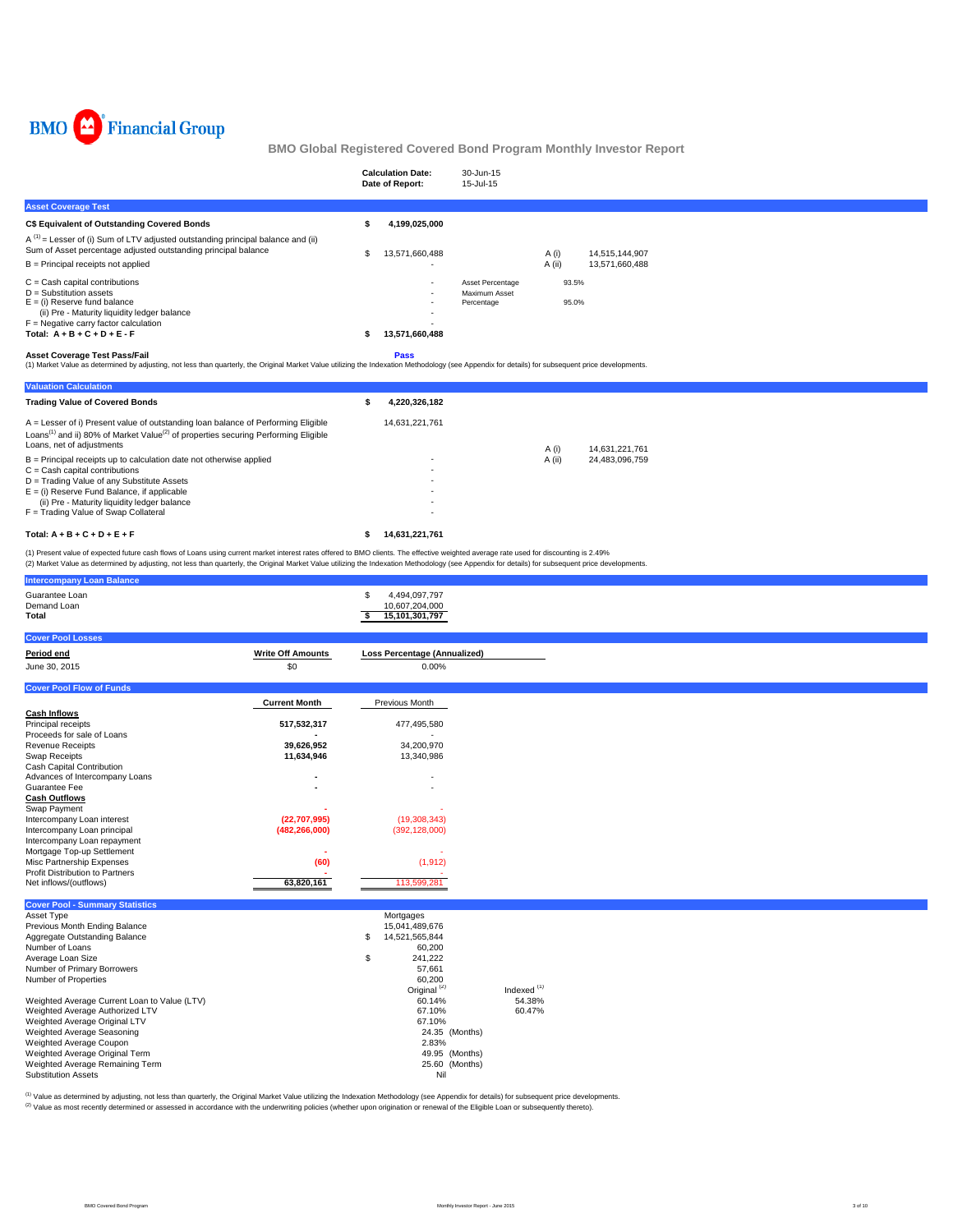

|                                                                                                                                                                                          | <b>Calculation Date:</b><br>Date of Report: | 30-Jun-15<br>15-Jul-15 |                                             |                 |  |
|------------------------------------------------------------------------------------------------------------------------------------------------------------------------------------------|---------------------------------------------|------------------------|---------------------------------------------|-----------------|--|
| <b>Cover Pool - Delinquency Distribution</b>                                                                                                                                             |                                             |                        |                                             |                 |  |
| <b>Aging Summary</b>                                                                                                                                                                     | <b>Number of Loans</b>                      | Percentage             | <b>Principal Balance</b>                    | Percentage      |  |
| Current and less than 30 days past due                                                                                                                                                   | 60,127                                      | 99.88                  | 14,507,284,733<br>\$                        | 99.90           |  |
| 30 - 59 days past due                                                                                                                                                                    | 10                                          | 0.02                   | 2,155,231<br>\$                             | 0.01            |  |
| 60 - 89 days past due                                                                                                                                                                    | 26                                          | 0.04                   | \$<br>5,704,943                             | 0.04            |  |
| 90 or more days past due                                                                                                                                                                 | 37                                          | 0.06                   | 6,420,937<br>\$                             | 0.04            |  |
| <b>Grand Total</b>                                                                                                                                                                       | 60,200                                      | 100.00                 | 14,521,565,844<br>\$                        | 100.00          |  |
| <b>Cover Pool - Provincial Distribution</b>                                                                                                                                              |                                             |                        |                                             |                 |  |
|                                                                                                                                                                                          |                                             |                        |                                             |                 |  |
| Province                                                                                                                                                                                 | <b>Number of Loans</b>                      | Percentage             | <b>Principal Balance</b>                    | Percentage      |  |
| Alberta                                                                                                                                                                                  | 7,212                                       | 11.98                  | 1,646,102,019<br>\$                         | 11.34           |  |
| <b>British Columbia</b>                                                                                                                                                                  | 10,545                                      | 17.52                  | \$<br>3,938,619,944                         | 27.12           |  |
| Manitoba<br>New Brunswick                                                                                                                                                                | 1,073<br>999                                | 1.78<br>1.66           | 182,133,347<br>\$<br>121,917,822<br>\$      | 1.25<br>0.84    |  |
| Newfoundland                                                                                                                                                                             | 1,193                                       | 1.98                   | \$<br>190,340,082                           | 1.31            |  |
| Northwest Territories & Nunavut                                                                                                                                                          |                                             |                        | \$                                          |                 |  |
| Nova Scotia                                                                                                                                                                              | 1,831                                       | 3.04                   | 314,673,155<br>\$                           | 2.17            |  |
| Ontario                                                                                                                                                                                  | 24,724                                      | 41.07                  | \$<br>5,806,748,823                         | 39.99           |  |
| Prince Edward Island                                                                                                                                                                     | 339                                         | 0.56                   | \$<br>44,957,354                            | 0.31            |  |
| Quebec                                                                                                                                                                                   | 10,355                                      | 17.20                  | \$<br>1,882,588,017                         | 12.96           |  |
| Saskatchewan                                                                                                                                                                             | 1,929                                       | 3.20                   | \$<br>393,485,281                           | 2.71            |  |
| <b>Yukon Territories</b>                                                                                                                                                                 |                                             |                        |                                             |                 |  |
| <b>Grand Total</b>                                                                                                                                                                       | 60,200                                      | 100.00                 | 14,521,565,844<br>\$                        | 100.00          |  |
| <b>Cover Pool - Credit Score Distribution</b>                                                                                                                                            |                                             |                        |                                             |                 |  |
| <b>Credit Score</b>                                                                                                                                                                      | Number of Loans                             | Percentage             | <b>Principal Balance</b>                    | Percentage      |  |
| Less than 600 or Unavailable                                                                                                                                                             | 5,268                                       | 8.75                   | \$<br>1,502,062,002                         | 10.34           |  |
| $600 - 650$                                                                                                                                                                              | 3,238                                       | 5.38                   | 800,107,264<br>\$                           | 5.51            |  |
| 651 - 700                                                                                                                                                                                | 7,140                                       | 11.86                  | \$<br>1,837,283,101                         | 12.65           |  |
| 701 - 750                                                                                                                                                                                | 14,037                                      | 23.32                  | \$<br>3,670,680,147                         | 25.28           |  |
| 751 - 800                                                                                                                                                                                | 21,724                                      | 36.09                  | \$<br>5,104,406,961                         | 35.15           |  |
| 801 and Above                                                                                                                                                                            | 8,793                                       | 14.61                  | \$<br>1,607,026,369                         | 11.07           |  |
| <b>Grand Total</b>                                                                                                                                                                       | 60,200                                      | 100.00                 | 14,521,565,844<br>\$                        | 100.00          |  |
| <b>Cover Pool - Rate Type Distribution</b>                                                                                                                                               |                                             |                        |                                             |                 |  |
|                                                                                                                                                                                          |                                             |                        |                                             |                 |  |
| <b>Rate Type</b>                                                                                                                                                                         | Number of Loans                             | Percentage             | <b>Principal Balance</b>                    | Percentage      |  |
| Fixed                                                                                                                                                                                    | 49,661                                      | 82.49                  | \$<br>11,506,899,807                        | 79.24           |  |
| Variable<br><b>Grand Total</b>                                                                                                                                                           | 10,539<br>60,200                            | 17.51<br>100.00        | 3,014,666,037<br>\$<br>\$<br>14,521,565,844 | 20.76<br>100.00 |  |
|                                                                                                                                                                                          |                                             |                        |                                             |                 |  |
|                                                                                                                                                                                          |                                             |                        |                                             |                 |  |
| <b>Cover Pool - Mortgage Asset Type Distribution</b>                                                                                                                                     |                                             |                        |                                             |                 |  |
| <b>Mortgage Asset Type</b>                                                                                                                                                               | Number of Loans                             | Percentage             | <b>Principal Balance</b>                    | Percentage      |  |
|                                                                                                                                                                                          | 60,200                                      | 100.00                 | 14,521,565,844                              | 100.00          |  |
| <b>Conventional Amortizing Mortgages</b><br><b>Grand Total</b>                                                                                                                           | 60,200                                      | 100.00                 | 14,521,565,844<br>\$                        | 100.00          |  |
|                                                                                                                                                                                          |                                             |                        |                                             |                 |  |
|                                                                                                                                                                                          |                                             |                        |                                             |                 |  |
|                                                                                                                                                                                          | Number of Loans                             | Percentage             | <b>Principal Balance</b>                    | Percentage      |  |
|                                                                                                                                                                                          | 46,724                                      | 77.61                  | \$<br>11,653,852,545                        | 80.25           |  |
|                                                                                                                                                                                          | 13,476                                      | 22.39                  | 2,867,713,299<br>\$                         | 19.75           |  |
|                                                                                                                                                                                          | 60,200                                      | 100.00                 | 14,521,565,844<br>\$                        | 100.00          |  |
| <b>Cover Pool - Occupancy Type Distribution</b><br><b>Occupancy Type</b><br>Owner Occupied<br>Non-Owner Occupied<br><b>Grand Total</b><br><b>Cover Pool - Mortgage Rate Distribution</b> |                                             |                        |                                             |                 |  |
|                                                                                                                                                                                          |                                             |                        |                                             |                 |  |
|                                                                                                                                                                                          | Number of Loans                             | Percentage             | <b>Principal Balance</b>                    | Percentage      |  |
|                                                                                                                                                                                          |                                             |                        | \$                                          |                 |  |
|                                                                                                                                                                                          | 59,332                                      | 98.56                  | 14,395,410,347<br>\$                        | 99.13           |  |
|                                                                                                                                                                                          | 597                                         | 0.99                   | \$<br>86,685,955                            | 0.60            |  |
|                                                                                                                                                                                          | 186                                         | 0.31                   | \$<br>27,062,250                            | 0.19            |  |
|                                                                                                                                                                                          | 62                                          | 0.10                   | \$<br>9,415,645                             | 0.06            |  |
|                                                                                                                                                                                          | 16                                          | 0.03                   | \$<br>1,916,686<br>\$                       | 0.01            |  |
|                                                                                                                                                                                          | -7                                          | 0.01                   | 1,074,961<br>\$                             | 0.01            |  |
| Mortgage Rate (%)<br>Less than 1.00<br>$1.00 - 3.99$<br>$4.00 - 4.49$<br>$4.50 - 4.99$<br>$5.00 - 5.49$<br>$5.50 - 5.99$<br>$6.00 - 6.49$<br>$6.50 - 6.99$<br>$7.00 - 7.49$              |                                             |                        | \$                                          |                 |  |
| $7.50 - 7.99$                                                                                                                                                                            |                                             |                        | \$                                          |                 |  |
| 8.00 and Above                                                                                                                                                                           |                                             |                        | \$<br>14,521,565,844                        |                 |  |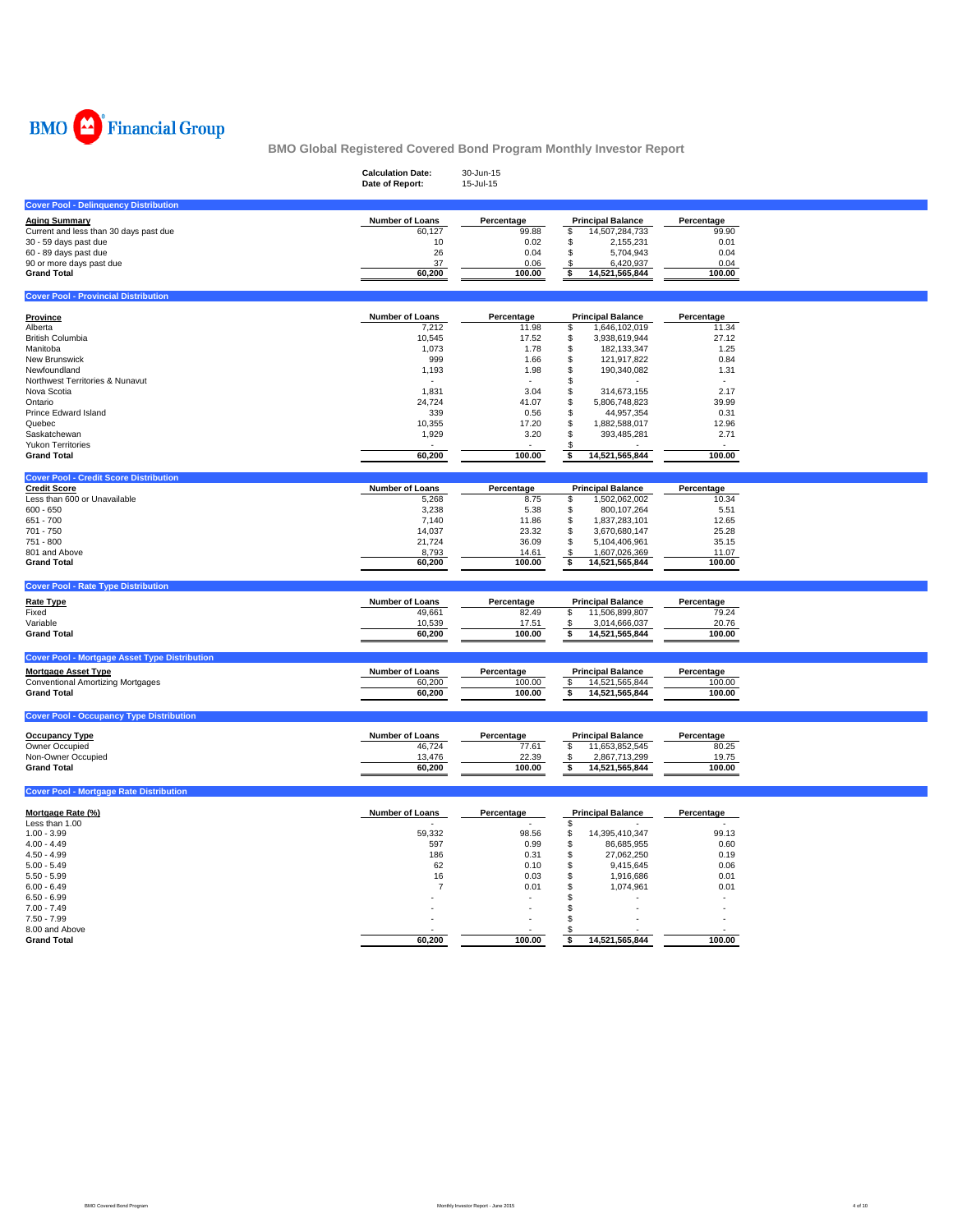

**Cover Pool - Remaining Term** 

**BMO Global Registered Covered Bond Program Monthly Investor Report**

| <b>Calculation Date:</b> | 30-Jun-15       |           |                |                          |  |
|--------------------------|-----------------|-----------|----------------|--------------------------|--|
|                          |                 |           |                |                          |  |
|                          |                 |           |                |                          |  |
| <b>Number of Loans</b>   | Percentage      |           |                | Percentage               |  |
| 5,198                    | 8.63            | \$        | 382,764,982    | 2.64                     |  |
| 2,474                    | 4.11            |           | 297,003,086    | 2.05                     |  |
| 2,973                    | 4.94            |           | 455,237,047    | 3.13                     |  |
| 3,155                    | 5.24            |           | 550,840,912    | 3.79                     |  |
| 3,213                    | 5.34            |           | 640,491,053    | 4.41                     |  |
| 3,811                    | 6.33            |           | 933,455,332    | 6.43                     |  |
| 4,449                    | 7.39            | S         | 1,237,752,067  | 8.52                     |  |
| 5,500                    | 9.14            | \$        | 1,719,885,258  | 11.84                    |  |
| 7,697                    | 12.79           | \$        | 2,457,671,767  | 16.92                    |  |
| 8,849                    | 14.70           | S         | 2,527,070,602  | 17.40                    |  |
| 6,918                    | 11.49           | £.        | 1.697.477.692  | 11.69                    |  |
| 4,245                    | 7.05            | S         | 1,122,600,904  | 7.73                     |  |
| 1,717                    | 2.85            |           | 499,248,228    | 3.44                     |  |
|                          | 0.00            |           | 66,915         | 0.00                     |  |
| 60,200                   | 100.00          |           | 14,521,565,844 | 100.00                   |  |
|                          | Date of Report: | 15-Jul-15 |                | <b>Principal Balance</b> |  |

<sup>(1)</sup> Value as determined by adjusting, not less than quarterly, the Original Market Value utilizing the Indexation Methodology (see Appendix for details) for subsequent price developments.

| -                         |                        |            |     |                          |            |
|---------------------------|------------------------|------------|-----|--------------------------|------------|
| <b>Months to Maturity</b> | <b>Number of Loans</b> | Percentage |     | <b>Principal Balance</b> | Percentage |
| Less than 12              | 8.774                  | 14.57      | S   | 1.906.389.027            | 13.13      |
| $12 - 17$                 | 10.146                 | 16.85      | \$  | 3,157,339,515            | 21.74      |
| $18 - 24$                 | 11.947                 | 19.85      | s.  | 2,610,238,003            | 17.97      |
| $25 - 30$                 | 14.313                 | 23.78      | \$  | 3.084.686.501            | 21.24      |
| $31 - 36$                 | 3,742                  | 6.22       | \$  | 818.601.774              | 5.64       |
| $37 - 42$                 | 2.479                  | 4.12       | S   | 707.424.347              | 4.87       |
| $43 - 48$                 | 1,807                  | 3.00       | эħ. | 491.677.190              | 3.39       |
| $49 - 54$                 | 5.471                  | 9.09       | \$  | 1.375.660.764            | 9.47       |
| $55 - 60$                 | 1,382                  | 2.30       | \$  | 336.813.616              | 2.32       |
| $61 - 63$                 | 11                     | 0.02       |     | 1.848.777                | 0.01       |
| 72 and Above              | 128                    | 0.21       |     | 30.886.329               | 0.21       |
| <b>Grand Total</b>        | 60,200                 | 100.00     |     | 14,521,565,844           | 100.00     |

| <b>Cover Pool - Remaining Principal Balance Distribution</b> |                        |            |    |                          |            |  |
|--------------------------------------------------------------|------------------------|------------|----|--------------------------|------------|--|
| <b>Remaining Principal Balance (C\$)</b>                     | <b>Number of Loans</b> | Percentage |    | <b>Principal Balance</b> | Percentage |  |
| 99.999 and Below                                             | 11,748                 | 19.51      |    | 758,023,359              | 5.22       |  |
| 100.000 - 199.999                                            | 20,499                 | 34.05      | Эh | 3,080,316,261            | 21.21      |  |
| 200.000 - 299.999                                            | 14.165                 | 23.53      |    | 3.472.102.264            | 23.91      |  |
| 300.000 - 399.999                                            | 6,451                  | 10.72      |    | 2.216.160.346            | 15.26      |  |
| 400.000 - 499.999                                            | 2,965                  | 4.93       |    | 1,321,882,192            | 9.10       |  |
| 500.000 - 599.999                                            | 1,526                  | 2.53       |    | 833,276,927              | 5.74       |  |
| 600.000 - 699.999                                            | 791                    | 1.31       |    | 511.101.020              | 3.52       |  |
| 700.000 - 799.999                                            | 462                    | 0.77       |    | 343.692.342              | 2.37       |  |
| 800.000 - 899.999                                            | 326                    | 0.54       |    | 277.598.100              | 1.91       |  |
| 900,000 - 999,999                                            | 256                    | 0.43       |    | 242.865.520              | 1.67       |  |
| 1.000.000 - 1.499.999                                        | 670                    | 1.11       |    | 822.114.551              | 5.66       |  |
| 1,500,000 - 2,000,000                                        | 255                    | 0.42       |    | 442.362.429              | 3.05       |  |
| 2.000.000 - 3.000.000                                        | 86                     | 0.14       |    | 200.070.534              | 1.38       |  |
| 3,000,000 and Above                                          |                        |            |    |                          |            |  |
|                                                              | 60.200                 | 100.00     |    | 14,521,565,844           | 100.00     |  |

| <b>Cover Pool - Property Type Distribution</b> |                 |            |                          |            |
|------------------------------------------------|-----------------|------------|--------------------------|------------|
| <b>Property Type</b>                           | Number of Loans | Percentage | <b>Principal Balance</b> | Percentage |
| Condominium                                    | 12,332          | 20.49      | 2.345.487.955            | 16.15      |
| Multi-Residential                              | 3.082           | 5.12       | 729.107.446              | 5.02       |
| Single Family                                  | 40.404          | 67.12      | 10.484.033.537           | 72.20      |
| Townhouse                                      | 4,382           | 7.28       | 962.936.907              | 6.63       |
| <b>Grand Total</b>                             | 60.200          | 100.00     | 14.521.565.844           | 100.00     |

*Note: Percentages and totals in the above tables may not add exactly due to rounding.*

**Cover Pool - Indexed LTV and Delinquency Distribution by Pro** 

|          |                 | <b>Aging Summary</b> |                                                     |  |                           |  |                           |  |                             |  |               |
|----------|-----------------|----------------------|-----------------------------------------------------|--|---------------------------|--|---------------------------|--|-----------------------------|--|---------------|
| Province | Indexed LTV (%) |                      | <b>Current and</b><br>less than 30<br>days past due |  | 30 to 59<br>days past due |  | 60 to 89<br>days past due |  | 90 or more<br>days past due |  | Total         |
| Alberta  | 20.00 and Below | \$                   | 37,852,891                                          |  |                           |  |                           |  |                             |  | 37,852,891    |
|          | $20.01 - 25$    |                      | 29,529,396                                          |  | 209.456                   |  |                           |  |                             |  | 29,738,852    |
|          | $25.01 - 30$    |                      | 43,055,250                                          |  |                           |  |                           |  |                             |  | 43,055,250    |
|          | $30.01 - 35$    |                      | 61,080,985                                          |  |                           |  |                           |  | $\overline{\phantom{a}}$    |  | 61,080,985    |
|          | $35.01 - 40$    |                      | 65,233,157                                          |  |                           |  |                           |  |                             |  | 65,233,157    |
|          | $40.01 - 45$    |                      | 76.215.238                                          |  |                           |  |                           |  |                             |  | 76.215.238    |
|          | $45.01 - 50$    |                      | 113,294,135                                         |  |                           |  | 207.480                   |  |                             |  | 113,501,615   |
|          | $50.01 - 55$    |                      | 150.966.298                                         |  | 240.151                   |  |                           |  | 136.320                     |  | 151.342.769   |
|          | $55.01 - 60$    |                      | 234,868,700                                         |  |                           |  | 467.765                   |  | ۰                           |  | 235,336,464   |
|          | $60.01 - 65$    |                      | 352.511.730                                         |  |                           |  |                           |  | $\overline{\phantom{a}}$    |  | 352,511,730   |
|          | $65.01 - 70$    |                      | 281.008.026                                         |  |                           |  |                           |  | $\overline{\phantom{a}}$    |  | 281,008,026   |
|          | $70.01 - 75$    |                      | 115.019.054                                         |  |                           |  |                           |  |                             |  | 115,019,054   |
|          | $75.01 - 80$    |                      | 84,205,988                                          |  |                           |  |                           |  | $\sim$                      |  | 84,205,988    |
|          | 80.01 and Above |                      |                                                     |  |                           |  |                           |  |                             |  |               |
|          |                 |                      | 1.644.840.848                                       |  | 449.607                   |  | 675.245                   |  | 136.320                     |  | 1,646,102,019 |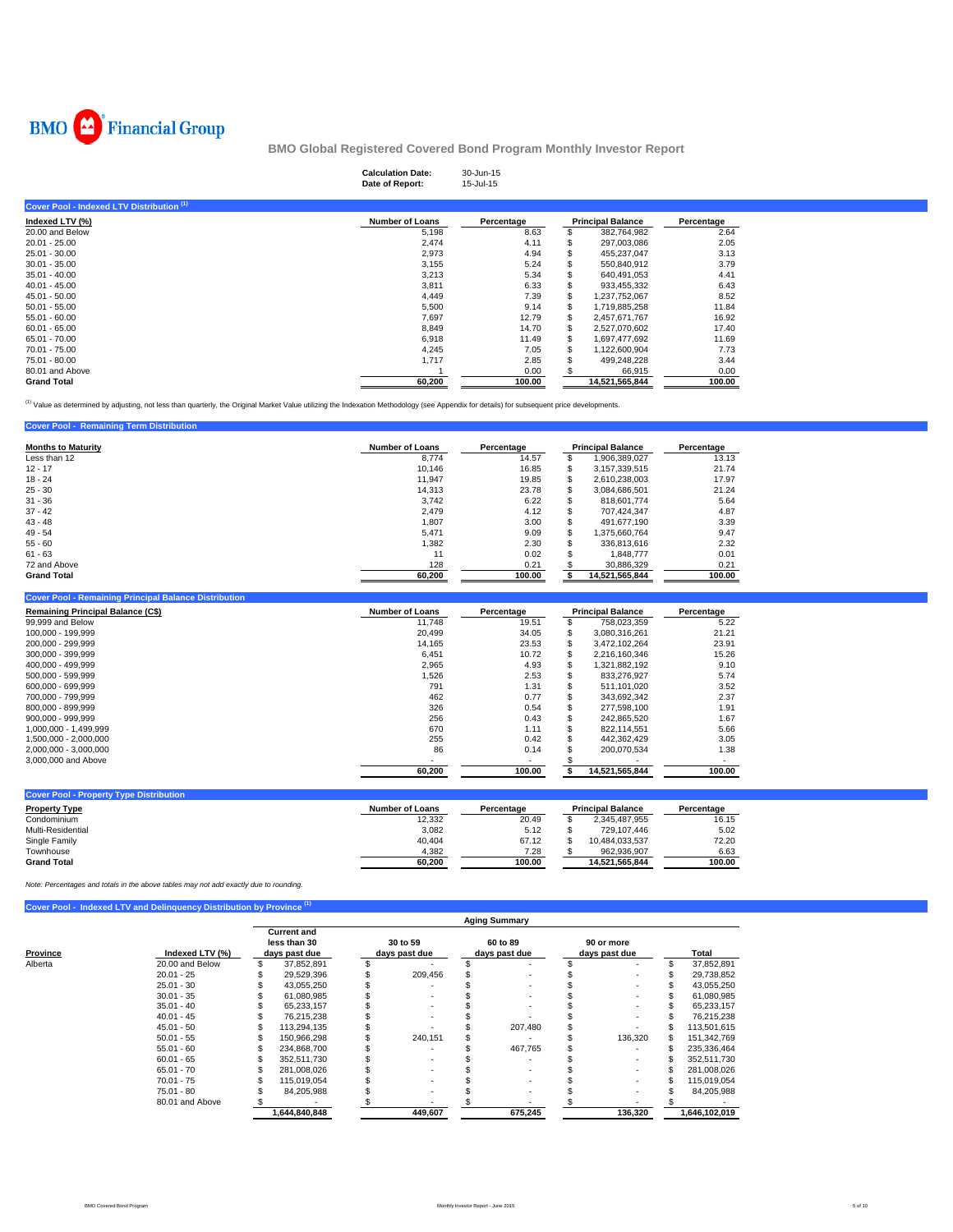

**Calculation Date:** 30-Jun-15 **Date of Report:** 15-Jul-15

|                         |                                    |                                       |                     | <b>Aging Summary</b> |                     |                                 |
|-------------------------|------------------------------------|---------------------------------------|---------------------|----------------------|---------------------|---------------------------------|
|                         |                                    | <b>Current and</b>                    |                     |                      |                     |                                 |
|                         |                                    | less than 30                          | 30 to 59            | 60 to 89             | 90 or more          |                                 |
| <b>Province</b>         | Indexed LTV (%)<br>20.00 and Below | days past due                         | days past due<br>\$ | days past due        | days past due<br>\$ | Total<br>\$                     |
| <b>British Columbia</b> | $20.01 - 25$                       | \$<br>124,667,358<br>\$<br>96,406,550 | \$                  | \$<br>77,768<br>\$   | 77,829<br>\$        | 124,822,954<br>\$<br>96,406,550 |
|                         | $25.01 - 30$                       | \$<br>154,542,051                     | \$                  | \$<br>331,474        | \$<br>55,844        | \$<br>154,929,369               |
|                         | $30.01 - 35$                       | \$<br>170,143,383                     | \$                  | \$<br>258,387        | \$                  | \$<br>170,401,770               |
|                         | $35.01 - 40$                       | \$<br>213,192,770                     | \$                  | \$                   | \$<br>328,924       | \$<br>213,521,694               |
|                         | $40.01 - 45$                       | \$<br>354,637,033                     | \$                  | \$                   | \$                  | \$<br>354,637,033               |
|                         | $45.01 - 50$                       | \$<br>485,072,522                     | \$                  | \$                   | \$                  | \$<br>485,072,522               |
|                         | $50.01 - 55$                       | \$<br>673,099,384                     | \$                  | \$<br>424,194        | \$                  | \$<br>673,523,578               |
|                         | $55.01 - 60$                       | \$<br>908,964,658                     | \$                  | \$<br>435,154        | \$                  | \$<br>909,399,812               |
|                         | $60.01 - 65$                       | \$<br>421,769,709                     | \$                  | 360,106<br>\$        | \$                  | \$<br>422,129,815               |
|                         | $65.01 - 70$                       | \$<br>211,866,158                     | \$                  | \$                   | \$<br>195,538       | \$<br>212,061,696               |
|                         | 70.01 - 75                         | \$<br>98,816,911                      | \$                  | \$                   | \$                  | \$<br>98,816,911                |
|                         | 75.01 - 80                         | \$<br>22,896,242                      | \$                  | \$                   | \$                  | 22,896,242<br>\$                |
|                         | 80.01 and Above                    | \$                                    | \$                  | \$                   | \$                  | S                               |
|                         |                                    | 3,936,074,727                         |                     | 1,887,083            | 658,134             | 3,938,619,944                   |
|                         |                                    |                                       |                     |                      |                     |                                 |
|                         |                                    |                                       |                     | <b>Aging Summary</b> |                     |                                 |
|                         |                                    | <b>Current and</b>                    |                     |                      |                     |                                 |
|                         |                                    | less than 30                          | 30 to 59            | 60 to 89             | 90 or more          |                                 |
| <b>Province</b>         | Indexed LTV (%)                    | days past due                         | days past due       | days past due        | days past due       | Total                           |
| Manitoba                | 20.00 and Below                    | \$<br>3,533,643                       | \$                  | \$                   | \$                  | \$<br>3,533,643                 |
|                         | $20.01 - 25$                       | \$<br>3,773,126                       | \$                  | \$                   | \$                  | \$<br>3,773,126                 |
|                         | $25.01 - 30$                       | \$<br>3,825,364                       | \$                  | \$                   | \$                  | 3,825,364<br>\$                 |
|                         | $30.01 - 35$                       | \$<br>4,114,403                       | \$                  | \$                   | \$                  | \$<br>4,114,403                 |
|                         | $35.01 - 40$                       | \$<br>5,451,597                       | \$                  | \$                   | \$                  | \$<br>5,451,597                 |
|                         | $40.01 - 45$                       | \$                                    | \$                  | \$                   | \$                  | \$                              |
|                         |                                    | 8,214,443                             |                     |                      |                     | 8,214,443                       |
|                         | $45.01 - 50$                       | \$<br>12,052,940                      | \$                  | S                    | \$                  | \$<br>12,052,940                |
|                         | $50.01 - 55$                       | \$<br>13,464,901                      | \$                  | S                    | \$                  | \$<br>13,464,901                |
|                         | $55.01 - 60$                       | \$<br>26,769,687                      | \$                  | \$                   | \$                  | \$<br>26,769,687                |
|                         | $60.01 - 65$                       | \$<br>49,540,039                      | \$                  | \$                   | \$                  | \$<br>49,540,039                |
|                         | $65.01 - 70$                       | \$<br>23,677,479                      | \$                  | \$                   | \$                  | \$<br>23,677,479                |
|                         | $70.01 - 75$                       | \$<br>20,524,491                      | \$                  | \$<br>177,499        | \$                  | \$<br>20,701,990                |
|                         | 75.01 - 80                         | \$<br>7,013,738                       | \$                  | \$                   | \$                  | \$<br>7,013,738                 |
|                         | 80.01 and Above                    | \$                                    | \$                  | \$                   | \$                  | \$                              |
|                         |                                    | 181,955,848                           |                     | 177,499              |                     | 182, 133, 347                   |
|                         |                                    |                                       |                     |                      |                     |                                 |
|                         |                                    |                                       |                     |                      |                     |                                 |
|                         |                                    |                                       |                     | <b>Aging Summary</b> |                     |                                 |
|                         |                                    | <b>Current and</b>                    |                     |                      |                     |                                 |
|                         |                                    | less than 30                          | 30 to 59            | 60 to 89             | 90 or more          |                                 |
| Province                | Indexed LTV (%)                    | days past due                         | days past due       | days past due        | days past due       | Total                           |
| New Brunswick           | 20.00 and Below                    | \$<br>2,928,644                       | \$                  | \$                   | \$                  | \$<br>2,928,644                 |
|                         | $20.01 - 25$                       | \$<br>2,432,624                       | \$                  | \$                   | \$                  | \$<br>2,432,624                 |
|                         | $25.01 - 30$                       | \$<br>3,895,495                       | \$                  | \$                   | \$                  | \$<br>3,895,495                 |
|                         | $30.01 - 35$                       | \$<br>3,285,605                       | \$                  | 64,862<br>\$         | \$<br>48,614        | \$<br>3,399,081                 |
|                         | $35.01 - 40$                       | \$<br>5,467,649                       | \$<br>91,476        | S                    | \$<br>42,191        | \$<br>5,601,316                 |
|                         | $40.01 - 45$                       | \$<br>6,090,709                       | \$                  | \$                   | \$                  | \$<br>6,090,709                 |
|                         | $45.01 - 50$                       | \$<br>6,785,335                       | \$                  | S                    | \$                  | \$<br>6,785,335                 |
|                         | $50.01 - 55$                       | \$<br>8,188,378                       | \$                  | \$                   | \$                  | \$<br>8,188,378                 |
|                         | $55.01 - 60$                       | \$<br>17,939,551                      | \$                  | \$                   | \$                  | \$<br>17,939,551                |
|                         | $60.01 - 65$                       |                                       |                     | \$                   |                     | S                               |
|                         |                                    | \$<br>24,100,273                      | \$                  | \$                   | \$                  | 24,100,273<br>s                 |
|                         | $65.01 - 70$<br>$70.01 - 75$       | \$<br>27,250,429<br>\$                | \$<br>\$            | \$                   | \$<br>352,227<br>\$ | 27,602,657<br>S                 |
|                         |                                    | 9,967,536<br>\$                       | \$                  | \$                   |                     | 9,967,536<br>\$                 |
|                         | 75.01 - 80                         | 2,986,222                             |                     |                      | \$                  | 2,986,222                       |
|                         | 80.01 and Above                    | \$<br>121,318,452                     | \$                  | s<br>64,862          | \$                  | \$                              |
|                         |                                    |                                       | 91,476              |                      | 443,033             | 121,917,822                     |
|                         |                                    |                                       |                     | <b>Aging Summary</b> |                     |                                 |
|                         |                                    | <b>Current and</b>                    |                     |                      |                     |                                 |
|                         |                                    |                                       |                     |                      |                     |                                 |
| Province                | Indexed LTV (%)                    | less than 30                          | 30 to 59            | 60 to 89             | 90 or more          | Total                           |
|                         | 20.00 and Below                    | days past due<br>\$                   | days past due       | days past due        | days past due       | S                               |
| Newfoundland            |                                    | 2,451,112                             | \$                  | \$                   | \$                  | 2,451,112                       |
|                         | 20.01 - 25                         | 2,450,119                             |                     |                      |                     | 2,450,119                       |
|                         | $25.01 - 30$                       | \$<br>3,126,850                       | \$                  | \$                   | \$                  | 3,126,850<br>\$                 |
|                         | $30.01 - 35$                       | \$<br>4,789,659                       | \$                  | \$                   | \$                  | 4,789,659<br>\$                 |
|                         | $35.01 - 40$                       | \$<br>5,613,300                       | \$                  | \$                   | \$<br>64,261        | 5,677,562<br>\$                 |
|                         | $40.01 - 45$                       | \$<br>6,754,515                       | \$                  | \$                   | \$                  | 6,754,515<br>\$                 |
|                         | $45.01 - 50$                       | \$<br>9,003,451                       | \$                  | \$                   | \$                  | 9,003,451<br>\$                 |
|                         | $50.01 - 55$                       | \$<br>13,898,967                      | \$                  | \$                   | \$                  | 13,898,967<br>\$                |
|                         | $55.01 - 60$                       | \$<br>15,292,158                      | \$                  | \$                   | \$                  | \$<br>15,292,158                |
|                         | $60.01 - 65$                       | \$<br>38,672,103                      | \$                  | \$                   | \$                  | 38,672,103<br>\$                |
|                         | $65.01 - 70$                       | \$<br>60,803,592                      | \$                  | \$                   | \$<br>558,040       | \$<br>61,361,632                |
|                         | $70.01 - 75$                       | \$<br>18,587,437                      | \$                  | S                    | \$                  | 18,587,437<br>S                 |
|                         | 75.01 - 80                         | \$<br>8,274,518                       | \$                  | \$                   | \$                  | 8,274,518<br>\$                 |
|                         | 80.01 and Above                    | \$<br>189,717,780                     | \$                  | s                    | \$<br>622,301       | \$<br>190,340,082               |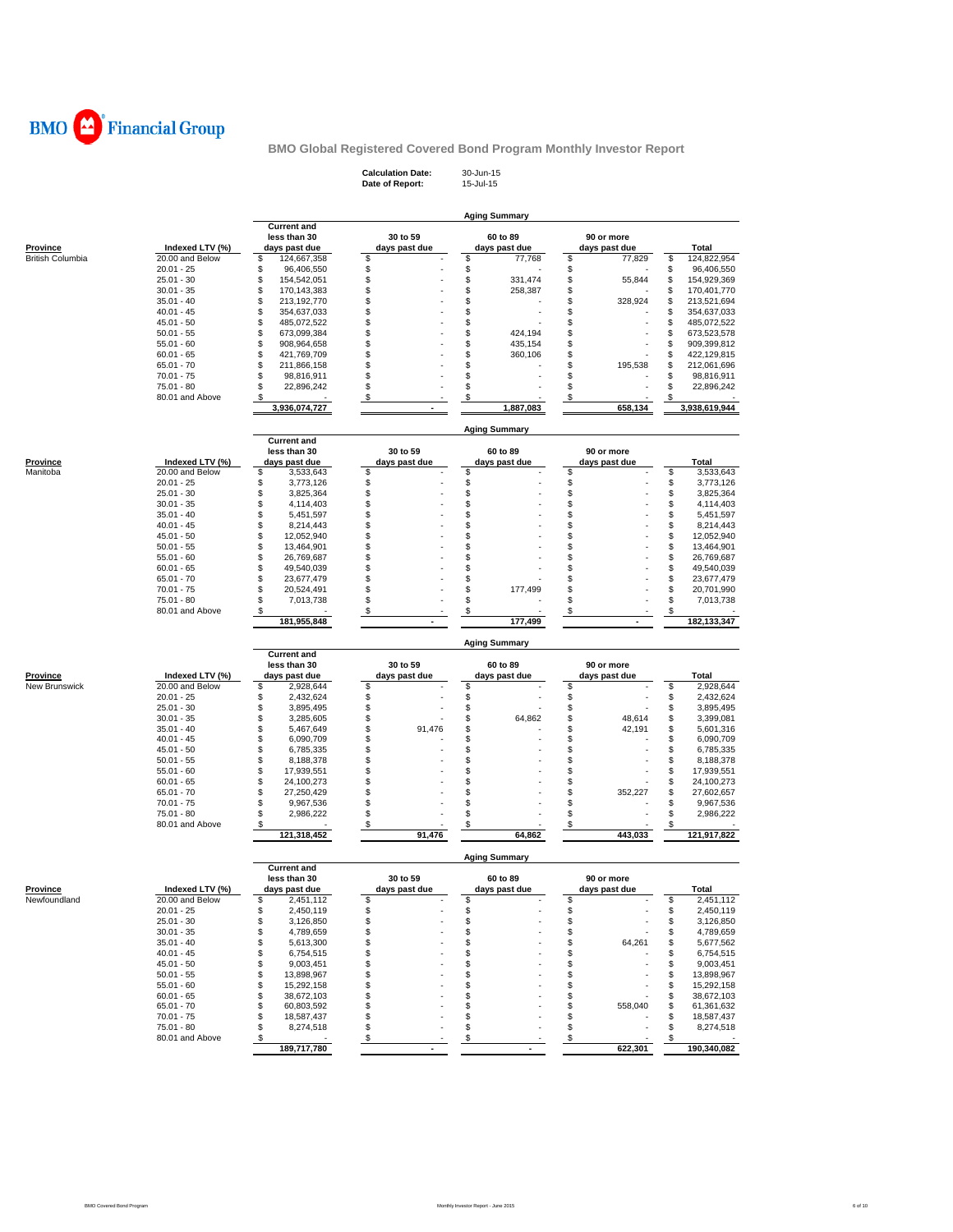

| <b>Aging Summary</b><br><b>Current and</b><br>less than 30<br>30 to 59<br>60 to 89<br>90 or more<br>Indexed LTV (%)<br><b>Province</b><br>days past due<br>days past due<br>days past due<br>days past due<br>Total<br>\$<br>\$<br>\$<br>Northwest Territories<br>20.00 and Below<br>\$<br>s<br>\$<br>$20.01 - 25$<br>\$<br>\$<br>\$<br>\$<br>\$<br>\$<br>\$<br>\$<br>$25.01 - 30$<br>s<br>\$<br>$30.01 - 35$<br>\$<br>\$<br>\$<br>s<br>\$<br>\$<br>\$<br>$35.01 - 40$<br>S<br>s<br>\$<br>\$<br>\$<br>\$<br>40.01 - 45<br>\$<br>\$<br>\$<br>\$<br>$45.01 - 50$<br>\$<br>s<br>\$<br>$50.01 - 55$<br>\$<br>\$<br>\$<br>s<br>\$<br>\$<br>S<br>\$<br>$55.01 - 60$<br>s<br>\$<br>\$<br>\$<br>$60.01 - 65$<br>\$<br>\$<br>$65.01 - 70$<br>\$<br>S<br>\$<br>\$<br>$70.01 - 75$<br>\$<br>\$<br>\$<br>\$<br>\$<br>\$<br>75.01 - 80<br>\$<br>s<br>80.01 and Above<br>\$<br>\$<br>\$<br>\$<br>s<br>\$<br>\$<br>\$<br>\$<br>\$<br>÷<br>$\overline{\phantom{a}}$<br>÷<br>$\overline{a}$<br><b>Aging Summary</b><br><b>Current and</b><br>less than 30<br>30 to 59<br>60 to 89<br>90 or more<br>Indexed LTV (%)<br><b>Province</b><br>days past due<br>days past due<br>days past due<br>days past due<br>Total<br>Nova Scotia<br>20.00 and Below<br>\$<br>4,222,767<br>\$<br>\$<br>\$<br>\$<br>4,222,767<br>\$<br>\$<br>\$<br>$20.01 - 25$<br>\$<br>2,966,157<br>\$<br>2,966,157<br>\$<br>\$<br>\$<br>\$<br>\$<br>$25.01 - 30$<br>7,293,341<br>7,293,341<br>\$<br>$30.01 - 35$<br>\$<br>\$<br>7,446,732<br>\$<br>\$<br>7,446,732<br>\$<br>$35.01 - 40$<br>\$<br>9,574,829<br>\$<br>\$<br>\$<br>9,574,829<br>\$<br>\$<br>$40.01 - 45$<br>11,197,125<br>S<br>\$<br>\$<br>11,197,125<br>\$<br>\$<br>\$<br>$45.01 - 50$<br>14,524,075<br>\$<br>\$<br>14,524,075<br>\$<br>\$<br>$50.01 - 55$<br>21,602,804<br>\$<br>\$<br>\$<br>21,602,804<br>\$<br>\$<br>$55.01 - 60$<br>26,704,701<br>\$<br>\$<br>\$<br>26,704,701<br>$60.01 - 65$<br>\$<br>\$<br>\$<br>\$<br>\$<br>53,180,481<br>53,180,481<br>\$<br>\$<br>\$<br>\$<br>\$<br>$65.01 - 70$<br>72,650,208<br>72,650,208<br>$70.01 - 75$<br>\$<br>\$<br>\$<br>\$<br>\$<br>58,834,160<br>58,834,160<br>75.01 - 80<br>S<br>\$<br>S<br>24,475,775<br>S<br>\$<br>24,475,775<br>80.01 and Above<br>\$<br>\$<br>\$<br>\$<br>\$<br>314,673,155<br>314,673,155<br><b>Aging Summary</b><br><b>Current and</b><br>less than 30<br>30 to 59<br>60 to 89<br>90 or more<br><b>Province</b><br>Indexed LTV (%)<br>days past due<br>days past due<br>days past due<br>days past due<br>Total<br>\$<br>Nunavut<br>20.00 and Below<br>\$<br>\$<br>\$<br>\$<br>\$<br>$20.01 - 25$<br>\$<br>\$<br>\$<br>\$<br>\$<br>$25.01 - 30$<br>\$<br>\$<br>\$<br>s<br>\$<br>\$<br>\$<br>\$<br>$30.01 - 35$<br>S<br>$35.01 - 40$<br>\$<br>\$<br>\$<br>\$<br>s<br>\$<br>$40.01 - 45$<br>\$<br>\$<br>\$<br>s<br>\$<br>\$<br>\$<br>\$<br>45.01 - 50<br>S<br>\$<br>$50.01 - 55$<br>\$<br>\$<br>\$<br>s<br>\$<br>$55.01 - 60$<br>\$<br>\$<br>\$<br>s<br>\$<br>\$<br>S<br>\$<br>$60.01 - 65$<br>s<br>\$<br>\$<br>\$<br>$65.01 - 70$<br>\$<br>s<br>$70.01 - 75$<br>\$<br>\$<br>\$<br>S<br>s<br>\$<br>75.01 - 80<br>\$<br>\$<br>\$<br>S<br>80.01 and Above<br>\$<br>\$<br>\$<br>S<br>s<br>\$<br>\$<br>\$<br>\$<br>$\blacksquare$<br>$\blacksquare$<br>\$<br>$\blacksquare$<br>$\blacksquare$<br><b>Aging Summary</b><br><b>Current and</b><br>30 to 59<br>60 to 89<br>90 or more<br>less than 30<br>Indexed LTV (%)<br>Total<br><b>Province</b><br>days past due<br>days past due<br>days past due<br>days past due<br>\$<br>20.00 and Below<br>\$<br>\$<br>\$<br>\$<br>161,602,208<br>Ontario<br>161,602,208<br>$20.01 - 25$<br>125,255,743<br>\$<br>\$<br>\$<br>125,255,743<br>\$<br>\$<br>\$<br>$25.01 - 30$<br>\$<br>\$<br>\$<br>190,153,677<br>106,656<br>\$<br>190,260,333<br>\$<br>$30.01 - 35$<br>\$<br>\$<br>\$<br>237,670,452<br>\$<br>237,670,452<br>\$<br>\$<br>\$<br>\$<br>$35.01 - 40$<br>267,726,415<br>\$<br>267,726,415<br>$40.01 - 45$<br>\$<br>371,873,561<br>\$<br>\$<br>121,914<br>\$<br>\$<br>371,995,476<br>\$<br>\$<br>604,716<br>45.01 - 50<br>478,225,026<br>\$<br>\$<br>\$<br>478,829,742<br>\$<br>\$<br>\$<br>$50.01 - 55$<br>666,497,018<br>\$<br>\$<br>666,497,018<br>\$<br>920,298,398<br>\$<br>\$<br>55.01 - 60<br>\$<br>92,278<br>920,390,676<br>\$<br>\$<br>197,929<br>$60.01 - 65$<br>\$<br>1,158,178,239<br>298,256<br>\$<br>\$<br>1,158,674,423<br>\$<br>\$<br>\$<br>65.01 - 70<br>\$<br>\$<br>649,637<br>519,487<br>683,094,461<br>\$<br>684,263,586<br>\$<br>\$<br>\$<br>70.01 - 75<br>\$<br>367,881,238<br>123,077<br>\$<br>368,004,315<br>75.01 - 80<br>175,511,521<br>\$<br>\$<br>\$<br>\$<br>\$<br>175,511,521<br>\$<br>\$<br>80.01 and Above<br>66,915<br>\$<br>\$<br>\$<br>66,915<br>1,026,049<br>878,208<br>5,804,034,873<br>809,694<br>5,806,748,823 |  | <b>Calculation Date:</b><br>Date of Report: | 30-Jun-15<br>15-Jul-15 |  |
|--------------------------------------------------------------------------------------------------------------------------------------------------------------------------------------------------------------------------------------------------------------------------------------------------------------------------------------------------------------------------------------------------------------------------------------------------------------------------------------------------------------------------------------------------------------------------------------------------------------------------------------------------------------------------------------------------------------------------------------------------------------------------------------------------------------------------------------------------------------------------------------------------------------------------------------------------------------------------------------------------------------------------------------------------------------------------------------------------------------------------------------------------------------------------------------------------------------------------------------------------------------------------------------------------------------------------------------------------------------------------------------------------------------------------------------------------------------------------------------------------------------------------------------------------------------------------------------------------------------------------------------------------------------------------------------------------------------------------------------------------------------------------------------------------------------------------------------------------------------------------------------------------------------------------------------------------------------------------------------------------------------------------------------------------------------------------------------------------------------------------------------------------------------------------------------------------------------------------------------------------------------------------------------------------------------------------------------------------------------------------------------------------------------------------------------------------------------------------------------------------------------------------------------------------------------------------------------------------------------------------------------------------------------------------------------------------------------------------------------------------------------------------------------------------------------------------------------------------------------------------------------------------------------------------------------------------------------------------------------------------------------------------------------------------------------------------------------------------------------------------------------------------------------------------------------------------------------------------------------------------------------------------------------------------------------------------------------------------------------------------------------------------------------------------------------------------------------------------------------------------------------------------------------------------------------------------------------------------------------------------------------------------------------------------------------------------------------------------------------------------------------------------------------------------------------------------------------------------------------------------------------------------------------------------------------------------------------------------------------------------------------------------------------------------------------------------------------------------------------------------------------------------------------------------------------------------------------------------------------------------------------------------------------------------------------------------------------------------------------------------------------------------------------------------------------------------------------------------------------------------------------------------------------------------------------------------------------------------------------------------------------------------------------------------------------------------------------------------------------------------------------------------------------------|--|---------------------------------------------|------------------------|--|
|                                                                                                                                                                                                                                                                                                                                                                                                                                                                                                                                                                                                                                                                                                                                                                                                                                                                                                                                                                                                                                                                                                                                                                                                                                                                                                                                                                                                                                                                                                                                                                                                                                                                                                                                                                                                                                                                                                                                                                                                                                                                                                                                                                                                                                                                                                                                                                                                                                                                                                                                                                                                                                                                                                                                                                                                                                                                                                                                                                                                                                                                                                                                                                                                                                                                                                                                                                                                                                                                                                                                                                                                                                                                                                                                                                                                                                                                                                                                                                                                                                                                                                                                                                                                                                                                                                                                                                                                                                                                                                                                                                                                                                                                                                                                                                                            |  |                                             |                        |  |
|                                                                                                                                                                                                                                                                                                                                                                                                                                                                                                                                                                                                                                                                                                                                                                                                                                                                                                                                                                                                                                                                                                                                                                                                                                                                                                                                                                                                                                                                                                                                                                                                                                                                                                                                                                                                                                                                                                                                                                                                                                                                                                                                                                                                                                                                                                                                                                                                                                                                                                                                                                                                                                                                                                                                                                                                                                                                                                                                                                                                                                                                                                                                                                                                                                                                                                                                                                                                                                                                                                                                                                                                                                                                                                                                                                                                                                                                                                                                                                                                                                                                                                                                                                                                                                                                                                                                                                                                                                                                                                                                                                                                                                                                                                                                                                                            |  |                                             |                        |  |
|                                                                                                                                                                                                                                                                                                                                                                                                                                                                                                                                                                                                                                                                                                                                                                                                                                                                                                                                                                                                                                                                                                                                                                                                                                                                                                                                                                                                                                                                                                                                                                                                                                                                                                                                                                                                                                                                                                                                                                                                                                                                                                                                                                                                                                                                                                                                                                                                                                                                                                                                                                                                                                                                                                                                                                                                                                                                                                                                                                                                                                                                                                                                                                                                                                                                                                                                                                                                                                                                                                                                                                                                                                                                                                                                                                                                                                                                                                                                                                                                                                                                                                                                                                                                                                                                                                                                                                                                                                                                                                                                                                                                                                                                                                                                                                                            |  |                                             |                        |  |
|                                                                                                                                                                                                                                                                                                                                                                                                                                                                                                                                                                                                                                                                                                                                                                                                                                                                                                                                                                                                                                                                                                                                                                                                                                                                                                                                                                                                                                                                                                                                                                                                                                                                                                                                                                                                                                                                                                                                                                                                                                                                                                                                                                                                                                                                                                                                                                                                                                                                                                                                                                                                                                                                                                                                                                                                                                                                                                                                                                                                                                                                                                                                                                                                                                                                                                                                                                                                                                                                                                                                                                                                                                                                                                                                                                                                                                                                                                                                                                                                                                                                                                                                                                                                                                                                                                                                                                                                                                                                                                                                                                                                                                                                                                                                                                                            |  |                                             |                        |  |
|                                                                                                                                                                                                                                                                                                                                                                                                                                                                                                                                                                                                                                                                                                                                                                                                                                                                                                                                                                                                                                                                                                                                                                                                                                                                                                                                                                                                                                                                                                                                                                                                                                                                                                                                                                                                                                                                                                                                                                                                                                                                                                                                                                                                                                                                                                                                                                                                                                                                                                                                                                                                                                                                                                                                                                                                                                                                                                                                                                                                                                                                                                                                                                                                                                                                                                                                                                                                                                                                                                                                                                                                                                                                                                                                                                                                                                                                                                                                                                                                                                                                                                                                                                                                                                                                                                                                                                                                                                                                                                                                                                                                                                                                                                                                                                                            |  |                                             |                        |  |
|                                                                                                                                                                                                                                                                                                                                                                                                                                                                                                                                                                                                                                                                                                                                                                                                                                                                                                                                                                                                                                                                                                                                                                                                                                                                                                                                                                                                                                                                                                                                                                                                                                                                                                                                                                                                                                                                                                                                                                                                                                                                                                                                                                                                                                                                                                                                                                                                                                                                                                                                                                                                                                                                                                                                                                                                                                                                                                                                                                                                                                                                                                                                                                                                                                                                                                                                                                                                                                                                                                                                                                                                                                                                                                                                                                                                                                                                                                                                                                                                                                                                                                                                                                                                                                                                                                                                                                                                                                                                                                                                                                                                                                                                                                                                                                                            |  |                                             |                        |  |
|                                                                                                                                                                                                                                                                                                                                                                                                                                                                                                                                                                                                                                                                                                                                                                                                                                                                                                                                                                                                                                                                                                                                                                                                                                                                                                                                                                                                                                                                                                                                                                                                                                                                                                                                                                                                                                                                                                                                                                                                                                                                                                                                                                                                                                                                                                                                                                                                                                                                                                                                                                                                                                                                                                                                                                                                                                                                                                                                                                                                                                                                                                                                                                                                                                                                                                                                                                                                                                                                                                                                                                                                                                                                                                                                                                                                                                                                                                                                                                                                                                                                                                                                                                                                                                                                                                                                                                                                                                                                                                                                                                                                                                                                                                                                                                                            |  |                                             |                        |  |
|                                                                                                                                                                                                                                                                                                                                                                                                                                                                                                                                                                                                                                                                                                                                                                                                                                                                                                                                                                                                                                                                                                                                                                                                                                                                                                                                                                                                                                                                                                                                                                                                                                                                                                                                                                                                                                                                                                                                                                                                                                                                                                                                                                                                                                                                                                                                                                                                                                                                                                                                                                                                                                                                                                                                                                                                                                                                                                                                                                                                                                                                                                                                                                                                                                                                                                                                                                                                                                                                                                                                                                                                                                                                                                                                                                                                                                                                                                                                                                                                                                                                                                                                                                                                                                                                                                                                                                                                                                                                                                                                                                                                                                                                                                                                                                                            |  |                                             |                        |  |
|                                                                                                                                                                                                                                                                                                                                                                                                                                                                                                                                                                                                                                                                                                                                                                                                                                                                                                                                                                                                                                                                                                                                                                                                                                                                                                                                                                                                                                                                                                                                                                                                                                                                                                                                                                                                                                                                                                                                                                                                                                                                                                                                                                                                                                                                                                                                                                                                                                                                                                                                                                                                                                                                                                                                                                                                                                                                                                                                                                                                                                                                                                                                                                                                                                                                                                                                                                                                                                                                                                                                                                                                                                                                                                                                                                                                                                                                                                                                                                                                                                                                                                                                                                                                                                                                                                                                                                                                                                                                                                                                                                                                                                                                                                                                                                                            |  |                                             |                        |  |
|                                                                                                                                                                                                                                                                                                                                                                                                                                                                                                                                                                                                                                                                                                                                                                                                                                                                                                                                                                                                                                                                                                                                                                                                                                                                                                                                                                                                                                                                                                                                                                                                                                                                                                                                                                                                                                                                                                                                                                                                                                                                                                                                                                                                                                                                                                                                                                                                                                                                                                                                                                                                                                                                                                                                                                                                                                                                                                                                                                                                                                                                                                                                                                                                                                                                                                                                                                                                                                                                                                                                                                                                                                                                                                                                                                                                                                                                                                                                                                                                                                                                                                                                                                                                                                                                                                                                                                                                                                                                                                                                                                                                                                                                                                                                                                                            |  |                                             |                        |  |
|                                                                                                                                                                                                                                                                                                                                                                                                                                                                                                                                                                                                                                                                                                                                                                                                                                                                                                                                                                                                                                                                                                                                                                                                                                                                                                                                                                                                                                                                                                                                                                                                                                                                                                                                                                                                                                                                                                                                                                                                                                                                                                                                                                                                                                                                                                                                                                                                                                                                                                                                                                                                                                                                                                                                                                                                                                                                                                                                                                                                                                                                                                                                                                                                                                                                                                                                                                                                                                                                                                                                                                                                                                                                                                                                                                                                                                                                                                                                                                                                                                                                                                                                                                                                                                                                                                                                                                                                                                                                                                                                                                                                                                                                                                                                                                                            |  |                                             |                        |  |
|                                                                                                                                                                                                                                                                                                                                                                                                                                                                                                                                                                                                                                                                                                                                                                                                                                                                                                                                                                                                                                                                                                                                                                                                                                                                                                                                                                                                                                                                                                                                                                                                                                                                                                                                                                                                                                                                                                                                                                                                                                                                                                                                                                                                                                                                                                                                                                                                                                                                                                                                                                                                                                                                                                                                                                                                                                                                                                                                                                                                                                                                                                                                                                                                                                                                                                                                                                                                                                                                                                                                                                                                                                                                                                                                                                                                                                                                                                                                                                                                                                                                                                                                                                                                                                                                                                                                                                                                                                                                                                                                                                                                                                                                                                                                                                                            |  |                                             |                        |  |
|                                                                                                                                                                                                                                                                                                                                                                                                                                                                                                                                                                                                                                                                                                                                                                                                                                                                                                                                                                                                                                                                                                                                                                                                                                                                                                                                                                                                                                                                                                                                                                                                                                                                                                                                                                                                                                                                                                                                                                                                                                                                                                                                                                                                                                                                                                                                                                                                                                                                                                                                                                                                                                                                                                                                                                                                                                                                                                                                                                                                                                                                                                                                                                                                                                                                                                                                                                                                                                                                                                                                                                                                                                                                                                                                                                                                                                                                                                                                                                                                                                                                                                                                                                                                                                                                                                                                                                                                                                                                                                                                                                                                                                                                                                                                                                                            |  |                                             |                        |  |
|                                                                                                                                                                                                                                                                                                                                                                                                                                                                                                                                                                                                                                                                                                                                                                                                                                                                                                                                                                                                                                                                                                                                                                                                                                                                                                                                                                                                                                                                                                                                                                                                                                                                                                                                                                                                                                                                                                                                                                                                                                                                                                                                                                                                                                                                                                                                                                                                                                                                                                                                                                                                                                                                                                                                                                                                                                                                                                                                                                                                                                                                                                                                                                                                                                                                                                                                                                                                                                                                                                                                                                                                                                                                                                                                                                                                                                                                                                                                                                                                                                                                                                                                                                                                                                                                                                                                                                                                                                                                                                                                                                                                                                                                                                                                                                                            |  |                                             |                        |  |
|                                                                                                                                                                                                                                                                                                                                                                                                                                                                                                                                                                                                                                                                                                                                                                                                                                                                                                                                                                                                                                                                                                                                                                                                                                                                                                                                                                                                                                                                                                                                                                                                                                                                                                                                                                                                                                                                                                                                                                                                                                                                                                                                                                                                                                                                                                                                                                                                                                                                                                                                                                                                                                                                                                                                                                                                                                                                                                                                                                                                                                                                                                                                                                                                                                                                                                                                                                                                                                                                                                                                                                                                                                                                                                                                                                                                                                                                                                                                                                                                                                                                                                                                                                                                                                                                                                                                                                                                                                                                                                                                                                                                                                                                                                                                                                                            |  |                                             |                        |  |
|                                                                                                                                                                                                                                                                                                                                                                                                                                                                                                                                                                                                                                                                                                                                                                                                                                                                                                                                                                                                                                                                                                                                                                                                                                                                                                                                                                                                                                                                                                                                                                                                                                                                                                                                                                                                                                                                                                                                                                                                                                                                                                                                                                                                                                                                                                                                                                                                                                                                                                                                                                                                                                                                                                                                                                                                                                                                                                                                                                                                                                                                                                                                                                                                                                                                                                                                                                                                                                                                                                                                                                                                                                                                                                                                                                                                                                                                                                                                                                                                                                                                                                                                                                                                                                                                                                                                                                                                                                                                                                                                                                                                                                                                                                                                                                                            |  |                                             |                        |  |
|                                                                                                                                                                                                                                                                                                                                                                                                                                                                                                                                                                                                                                                                                                                                                                                                                                                                                                                                                                                                                                                                                                                                                                                                                                                                                                                                                                                                                                                                                                                                                                                                                                                                                                                                                                                                                                                                                                                                                                                                                                                                                                                                                                                                                                                                                                                                                                                                                                                                                                                                                                                                                                                                                                                                                                                                                                                                                                                                                                                                                                                                                                                                                                                                                                                                                                                                                                                                                                                                                                                                                                                                                                                                                                                                                                                                                                                                                                                                                                                                                                                                                                                                                                                                                                                                                                                                                                                                                                                                                                                                                                                                                                                                                                                                                                                            |  |                                             |                        |  |
|                                                                                                                                                                                                                                                                                                                                                                                                                                                                                                                                                                                                                                                                                                                                                                                                                                                                                                                                                                                                                                                                                                                                                                                                                                                                                                                                                                                                                                                                                                                                                                                                                                                                                                                                                                                                                                                                                                                                                                                                                                                                                                                                                                                                                                                                                                                                                                                                                                                                                                                                                                                                                                                                                                                                                                                                                                                                                                                                                                                                                                                                                                                                                                                                                                                                                                                                                                                                                                                                                                                                                                                                                                                                                                                                                                                                                                                                                                                                                                                                                                                                                                                                                                                                                                                                                                                                                                                                                                                                                                                                                                                                                                                                                                                                                                                            |  |                                             |                        |  |
|                                                                                                                                                                                                                                                                                                                                                                                                                                                                                                                                                                                                                                                                                                                                                                                                                                                                                                                                                                                                                                                                                                                                                                                                                                                                                                                                                                                                                                                                                                                                                                                                                                                                                                                                                                                                                                                                                                                                                                                                                                                                                                                                                                                                                                                                                                                                                                                                                                                                                                                                                                                                                                                                                                                                                                                                                                                                                                                                                                                                                                                                                                                                                                                                                                                                                                                                                                                                                                                                                                                                                                                                                                                                                                                                                                                                                                                                                                                                                                                                                                                                                                                                                                                                                                                                                                                                                                                                                                                                                                                                                                                                                                                                                                                                                                                            |  |                                             |                        |  |
|                                                                                                                                                                                                                                                                                                                                                                                                                                                                                                                                                                                                                                                                                                                                                                                                                                                                                                                                                                                                                                                                                                                                                                                                                                                                                                                                                                                                                                                                                                                                                                                                                                                                                                                                                                                                                                                                                                                                                                                                                                                                                                                                                                                                                                                                                                                                                                                                                                                                                                                                                                                                                                                                                                                                                                                                                                                                                                                                                                                                                                                                                                                                                                                                                                                                                                                                                                                                                                                                                                                                                                                                                                                                                                                                                                                                                                                                                                                                                                                                                                                                                                                                                                                                                                                                                                                                                                                                                                                                                                                                                                                                                                                                                                                                                                                            |  |                                             |                        |  |
|                                                                                                                                                                                                                                                                                                                                                                                                                                                                                                                                                                                                                                                                                                                                                                                                                                                                                                                                                                                                                                                                                                                                                                                                                                                                                                                                                                                                                                                                                                                                                                                                                                                                                                                                                                                                                                                                                                                                                                                                                                                                                                                                                                                                                                                                                                                                                                                                                                                                                                                                                                                                                                                                                                                                                                                                                                                                                                                                                                                                                                                                                                                                                                                                                                                                                                                                                                                                                                                                                                                                                                                                                                                                                                                                                                                                                                                                                                                                                                                                                                                                                                                                                                                                                                                                                                                                                                                                                                                                                                                                                                                                                                                                                                                                                                                            |  |                                             |                        |  |
|                                                                                                                                                                                                                                                                                                                                                                                                                                                                                                                                                                                                                                                                                                                                                                                                                                                                                                                                                                                                                                                                                                                                                                                                                                                                                                                                                                                                                                                                                                                                                                                                                                                                                                                                                                                                                                                                                                                                                                                                                                                                                                                                                                                                                                                                                                                                                                                                                                                                                                                                                                                                                                                                                                                                                                                                                                                                                                                                                                                                                                                                                                                                                                                                                                                                                                                                                                                                                                                                                                                                                                                                                                                                                                                                                                                                                                                                                                                                                                                                                                                                                                                                                                                                                                                                                                                                                                                                                                                                                                                                                                                                                                                                                                                                                                                            |  |                                             |                        |  |
|                                                                                                                                                                                                                                                                                                                                                                                                                                                                                                                                                                                                                                                                                                                                                                                                                                                                                                                                                                                                                                                                                                                                                                                                                                                                                                                                                                                                                                                                                                                                                                                                                                                                                                                                                                                                                                                                                                                                                                                                                                                                                                                                                                                                                                                                                                                                                                                                                                                                                                                                                                                                                                                                                                                                                                                                                                                                                                                                                                                                                                                                                                                                                                                                                                                                                                                                                                                                                                                                                                                                                                                                                                                                                                                                                                                                                                                                                                                                                                                                                                                                                                                                                                                                                                                                                                                                                                                                                                                                                                                                                                                                                                                                                                                                                                                            |  |                                             |                        |  |
|                                                                                                                                                                                                                                                                                                                                                                                                                                                                                                                                                                                                                                                                                                                                                                                                                                                                                                                                                                                                                                                                                                                                                                                                                                                                                                                                                                                                                                                                                                                                                                                                                                                                                                                                                                                                                                                                                                                                                                                                                                                                                                                                                                                                                                                                                                                                                                                                                                                                                                                                                                                                                                                                                                                                                                                                                                                                                                                                                                                                                                                                                                                                                                                                                                                                                                                                                                                                                                                                                                                                                                                                                                                                                                                                                                                                                                                                                                                                                                                                                                                                                                                                                                                                                                                                                                                                                                                                                                                                                                                                                                                                                                                                                                                                                                                            |  |                                             |                        |  |
|                                                                                                                                                                                                                                                                                                                                                                                                                                                                                                                                                                                                                                                                                                                                                                                                                                                                                                                                                                                                                                                                                                                                                                                                                                                                                                                                                                                                                                                                                                                                                                                                                                                                                                                                                                                                                                                                                                                                                                                                                                                                                                                                                                                                                                                                                                                                                                                                                                                                                                                                                                                                                                                                                                                                                                                                                                                                                                                                                                                                                                                                                                                                                                                                                                                                                                                                                                                                                                                                                                                                                                                                                                                                                                                                                                                                                                                                                                                                                                                                                                                                                                                                                                                                                                                                                                                                                                                                                                                                                                                                                                                                                                                                                                                                                                                            |  |                                             |                        |  |
|                                                                                                                                                                                                                                                                                                                                                                                                                                                                                                                                                                                                                                                                                                                                                                                                                                                                                                                                                                                                                                                                                                                                                                                                                                                                                                                                                                                                                                                                                                                                                                                                                                                                                                                                                                                                                                                                                                                                                                                                                                                                                                                                                                                                                                                                                                                                                                                                                                                                                                                                                                                                                                                                                                                                                                                                                                                                                                                                                                                                                                                                                                                                                                                                                                                                                                                                                                                                                                                                                                                                                                                                                                                                                                                                                                                                                                                                                                                                                                                                                                                                                                                                                                                                                                                                                                                                                                                                                                                                                                                                                                                                                                                                                                                                                                                            |  |                                             |                        |  |
|                                                                                                                                                                                                                                                                                                                                                                                                                                                                                                                                                                                                                                                                                                                                                                                                                                                                                                                                                                                                                                                                                                                                                                                                                                                                                                                                                                                                                                                                                                                                                                                                                                                                                                                                                                                                                                                                                                                                                                                                                                                                                                                                                                                                                                                                                                                                                                                                                                                                                                                                                                                                                                                                                                                                                                                                                                                                                                                                                                                                                                                                                                                                                                                                                                                                                                                                                                                                                                                                                                                                                                                                                                                                                                                                                                                                                                                                                                                                                                                                                                                                                                                                                                                                                                                                                                                                                                                                                                                                                                                                                                                                                                                                                                                                                                                            |  |                                             |                        |  |
|                                                                                                                                                                                                                                                                                                                                                                                                                                                                                                                                                                                                                                                                                                                                                                                                                                                                                                                                                                                                                                                                                                                                                                                                                                                                                                                                                                                                                                                                                                                                                                                                                                                                                                                                                                                                                                                                                                                                                                                                                                                                                                                                                                                                                                                                                                                                                                                                                                                                                                                                                                                                                                                                                                                                                                                                                                                                                                                                                                                                                                                                                                                                                                                                                                                                                                                                                                                                                                                                                                                                                                                                                                                                                                                                                                                                                                                                                                                                                                                                                                                                                                                                                                                                                                                                                                                                                                                                                                                                                                                                                                                                                                                                                                                                                                                            |  |                                             |                        |  |
|                                                                                                                                                                                                                                                                                                                                                                                                                                                                                                                                                                                                                                                                                                                                                                                                                                                                                                                                                                                                                                                                                                                                                                                                                                                                                                                                                                                                                                                                                                                                                                                                                                                                                                                                                                                                                                                                                                                                                                                                                                                                                                                                                                                                                                                                                                                                                                                                                                                                                                                                                                                                                                                                                                                                                                                                                                                                                                                                                                                                                                                                                                                                                                                                                                                                                                                                                                                                                                                                                                                                                                                                                                                                                                                                                                                                                                                                                                                                                                                                                                                                                                                                                                                                                                                                                                                                                                                                                                                                                                                                                                                                                                                                                                                                                                                            |  |                                             |                        |  |
|                                                                                                                                                                                                                                                                                                                                                                                                                                                                                                                                                                                                                                                                                                                                                                                                                                                                                                                                                                                                                                                                                                                                                                                                                                                                                                                                                                                                                                                                                                                                                                                                                                                                                                                                                                                                                                                                                                                                                                                                                                                                                                                                                                                                                                                                                                                                                                                                                                                                                                                                                                                                                                                                                                                                                                                                                                                                                                                                                                                                                                                                                                                                                                                                                                                                                                                                                                                                                                                                                                                                                                                                                                                                                                                                                                                                                                                                                                                                                                                                                                                                                                                                                                                                                                                                                                                                                                                                                                                                                                                                                                                                                                                                                                                                                                                            |  |                                             |                        |  |
|                                                                                                                                                                                                                                                                                                                                                                                                                                                                                                                                                                                                                                                                                                                                                                                                                                                                                                                                                                                                                                                                                                                                                                                                                                                                                                                                                                                                                                                                                                                                                                                                                                                                                                                                                                                                                                                                                                                                                                                                                                                                                                                                                                                                                                                                                                                                                                                                                                                                                                                                                                                                                                                                                                                                                                                                                                                                                                                                                                                                                                                                                                                                                                                                                                                                                                                                                                                                                                                                                                                                                                                                                                                                                                                                                                                                                                                                                                                                                                                                                                                                                                                                                                                                                                                                                                                                                                                                                                                                                                                                                                                                                                                                                                                                                                                            |  |                                             |                        |  |
|                                                                                                                                                                                                                                                                                                                                                                                                                                                                                                                                                                                                                                                                                                                                                                                                                                                                                                                                                                                                                                                                                                                                                                                                                                                                                                                                                                                                                                                                                                                                                                                                                                                                                                                                                                                                                                                                                                                                                                                                                                                                                                                                                                                                                                                                                                                                                                                                                                                                                                                                                                                                                                                                                                                                                                                                                                                                                                                                                                                                                                                                                                                                                                                                                                                                                                                                                                                                                                                                                                                                                                                                                                                                                                                                                                                                                                                                                                                                                                                                                                                                                                                                                                                                                                                                                                                                                                                                                                                                                                                                                                                                                                                                                                                                                                                            |  |                                             |                        |  |
|                                                                                                                                                                                                                                                                                                                                                                                                                                                                                                                                                                                                                                                                                                                                                                                                                                                                                                                                                                                                                                                                                                                                                                                                                                                                                                                                                                                                                                                                                                                                                                                                                                                                                                                                                                                                                                                                                                                                                                                                                                                                                                                                                                                                                                                                                                                                                                                                                                                                                                                                                                                                                                                                                                                                                                                                                                                                                                                                                                                                                                                                                                                                                                                                                                                                                                                                                                                                                                                                                                                                                                                                                                                                                                                                                                                                                                                                                                                                                                                                                                                                                                                                                                                                                                                                                                                                                                                                                                                                                                                                                                                                                                                                                                                                                                                            |  |                                             |                        |  |
|                                                                                                                                                                                                                                                                                                                                                                                                                                                                                                                                                                                                                                                                                                                                                                                                                                                                                                                                                                                                                                                                                                                                                                                                                                                                                                                                                                                                                                                                                                                                                                                                                                                                                                                                                                                                                                                                                                                                                                                                                                                                                                                                                                                                                                                                                                                                                                                                                                                                                                                                                                                                                                                                                                                                                                                                                                                                                                                                                                                                                                                                                                                                                                                                                                                                                                                                                                                                                                                                                                                                                                                                                                                                                                                                                                                                                                                                                                                                                                                                                                                                                                                                                                                                                                                                                                                                                                                                                                                                                                                                                                                                                                                                                                                                                                                            |  |                                             |                        |  |
|                                                                                                                                                                                                                                                                                                                                                                                                                                                                                                                                                                                                                                                                                                                                                                                                                                                                                                                                                                                                                                                                                                                                                                                                                                                                                                                                                                                                                                                                                                                                                                                                                                                                                                                                                                                                                                                                                                                                                                                                                                                                                                                                                                                                                                                                                                                                                                                                                                                                                                                                                                                                                                                                                                                                                                                                                                                                                                                                                                                                                                                                                                                                                                                                                                                                                                                                                                                                                                                                                                                                                                                                                                                                                                                                                                                                                                                                                                                                                                                                                                                                                                                                                                                                                                                                                                                                                                                                                                                                                                                                                                                                                                                                                                                                                                                            |  |                                             |                        |  |
|                                                                                                                                                                                                                                                                                                                                                                                                                                                                                                                                                                                                                                                                                                                                                                                                                                                                                                                                                                                                                                                                                                                                                                                                                                                                                                                                                                                                                                                                                                                                                                                                                                                                                                                                                                                                                                                                                                                                                                                                                                                                                                                                                                                                                                                                                                                                                                                                                                                                                                                                                                                                                                                                                                                                                                                                                                                                                                                                                                                                                                                                                                                                                                                                                                                                                                                                                                                                                                                                                                                                                                                                                                                                                                                                                                                                                                                                                                                                                                                                                                                                                                                                                                                                                                                                                                                                                                                                                                                                                                                                                                                                                                                                                                                                                                                            |  |                                             |                        |  |
|                                                                                                                                                                                                                                                                                                                                                                                                                                                                                                                                                                                                                                                                                                                                                                                                                                                                                                                                                                                                                                                                                                                                                                                                                                                                                                                                                                                                                                                                                                                                                                                                                                                                                                                                                                                                                                                                                                                                                                                                                                                                                                                                                                                                                                                                                                                                                                                                                                                                                                                                                                                                                                                                                                                                                                                                                                                                                                                                                                                                                                                                                                                                                                                                                                                                                                                                                                                                                                                                                                                                                                                                                                                                                                                                                                                                                                                                                                                                                                                                                                                                                                                                                                                                                                                                                                                                                                                                                                                                                                                                                                                                                                                                                                                                                                                            |  |                                             |                        |  |
|                                                                                                                                                                                                                                                                                                                                                                                                                                                                                                                                                                                                                                                                                                                                                                                                                                                                                                                                                                                                                                                                                                                                                                                                                                                                                                                                                                                                                                                                                                                                                                                                                                                                                                                                                                                                                                                                                                                                                                                                                                                                                                                                                                                                                                                                                                                                                                                                                                                                                                                                                                                                                                                                                                                                                                                                                                                                                                                                                                                                                                                                                                                                                                                                                                                                                                                                                                                                                                                                                                                                                                                                                                                                                                                                                                                                                                                                                                                                                                                                                                                                                                                                                                                                                                                                                                                                                                                                                                                                                                                                                                                                                                                                                                                                                                                            |  |                                             |                        |  |
|                                                                                                                                                                                                                                                                                                                                                                                                                                                                                                                                                                                                                                                                                                                                                                                                                                                                                                                                                                                                                                                                                                                                                                                                                                                                                                                                                                                                                                                                                                                                                                                                                                                                                                                                                                                                                                                                                                                                                                                                                                                                                                                                                                                                                                                                                                                                                                                                                                                                                                                                                                                                                                                                                                                                                                                                                                                                                                                                                                                                                                                                                                                                                                                                                                                                                                                                                                                                                                                                                                                                                                                                                                                                                                                                                                                                                                                                                                                                                                                                                                                                                                                                                                                                                                                                                                                                                                                                                                                                                                                                                                                                                                                                                                                                                                                            |  |                                             |                        |  |
|                                                                                                                                                                                                                                                                                                                                                                                                                                                                                                                                                                                                                                                                                                                                                                                                                                                                                                                                                                                                                                                                                                                                                                                                                                                                                                                                                                                                                                                                                                                                                                                                                                                                                                                                                                                                                                                                                                                                                                                                                                                                                                                                                                                                                                                                                                                                                                                                                                                                                                                                                                                                                                                                                                                                                                                                                                                                                                                                                                                                                                                                                                                                                                                                                                                                                                                                                                                                                                                                                                                                                                                                                                                                                                                                                                                                                                                                                                                                                                                                                                                                                                                                                                                                                                                                                                                                                                                                                                                                                                                                                                                                                                                                                                                                                                                            |  |                                             |                        |  |
|                                                                                                                                                                                                                                                                                                                                                                                                                                                                                                                                                                                                                                                                                                                                                                                                                                                                                                                                                                                                                                                                                                                                                                                                                                                                                                                                                                                                                                                                                                                                                                                                                                                                                                                                                                                                                                                                                                                                                                                                                                                                                                                                                                                                                                                                                                                                                                                                                                                                                                                                                                                                                                                                                                                                                                                                                                                                                                                                                                                                                                                                                                                                                                                                                                                                                                                                                                                                                                                                                                                                                                                                                                                                                                                                                                                                                                                                                                                                                                                                                                                                                                                                                                                                                                                                                                                                                                                                                                                                                                                                                                                                                                                                                                                                                                                            |  |                                             |                        |  |
|                                                                                                                                                                                                                                                                                                                                                                                                                                                                                                                                                                                                                                                                                                                                                                                                                                                                                                                                                                                                                                                                                                                                                                                                                                                                                                                                                                                                                                                                                                                                                                                                                                                                                                                                                                                                                                                                                                                                                                                                                                                                                                                                                                                                                                                                                                                                                                                                                                                                                                                                                                                                                                                                                                                                                                                                                                                                                                                                                                                                                                                                                                                                                                                                                                                                                                                                                                                                                                                                                                                                                                                                                                                                                                                                                                                                                                                                                                                                                                                                                                                                                                                                                                                                                                                                                                                                                                                                                                                                                                                                                                                                                                                                                                                                                                                            |  |                                             |                        |  |
|                                                                                                                                                                                                                                                                                                                                                                                                                                                                                                                                                                                                                                                                                                                                                                                                                                                                                                                                                                                                                                                                                                                                                                                                                                                                                                                                                                                                                                                                                                                                                                                                                                                                                                                                                                                                                                                                                                                                                                                                                                                                                                                                                                                                                                                                                                                                                                                                                                                                                                                                                                                                                                                                                                                                                                                                                                                                                                                                                                                                                                                                                                                                                                                                                                                                                                                                                                                                                                                                                                                                                                                                                                                                                                                                                                                                                                                                                                                                                                                                                                                                                                                                                                                                                                                                                                                                                                                                                                                                                                                                                                                                                                                                                                                                                                                            |  |                                             |                        |  |
|                                                                                                                                                                                                                                                                                                                                                                                                                                                                                                                                                                                                                                                                                                                                                                                                                                                                                                                                                                                                                                                                                                                                                                                                                                                                                                                                                                                                                                                                                                                                                                                                                                                                                                                                                                                                                                                                                                                                                                                                                                                                                                                                                                                                                                                                                                                                                                                                                                                                                                                                                                                                                                                                                                                                                                                                                                                                                                                                                                                                                                                                                                                                                                                                                                                                                                                                                                                                                                                                                                                                                                                                                                                                                                                                                                                                                                                                                                                                                                                                                                                                                                                                                                                                                                                                                                                                                                                                                                                                                                                                                                                                                                                                                                                                                                                            |  |                                             |                        |  |
|                                                                                                                                                                                                                                                                                                                                                                                                                                                                                                                                                                                                                                                                                                                                                                                                                                                                                                                                                                                                                                                                                                                                                                                                                                                                                                                                                                                                                                                                                                                                                                                                                                                                                                                                                                                                                                                                                                                                                                                                                                                                                                                                                                                                                                                                                                                                                                                                                                                                                                                                                                                                                                                                                                                                                                                                                                                                                                                                                                                                                                                                                                                                                                                                                                                                                                                                                                                                                                                                                                                                                                                                                                                                                                                                                                                                                                                                                                                                                                                                                                                                                                                                                                                                                                                                                                                                                                                                                                                                                                                                                                                                                                                                                                                                                                                            |  |                                             |                        |  |
|                                                                                                                                                                                                                                                                                                                                                                                                                                                                                                                                                                                                                                                                                                                                                                                                                                                                                                                                                                                                                                                                                                                                                                                                                                                                                                                                                                                                                                                                                                                                                                                                                                                                                                                                                                                                                                                                                                                                                                                                                                                                                                                                                                                                                                                                                                                                                                                                                                                                                                                                                                                                                                                                                                                                                                                                                                                                                                                                                                                                                                                                                                                                                                                                                                                                                                                                                                                                                                                                                                                                                                                                                                                                                                                                                                                                                                                                                                                                                                                                                                                                                                                                                                                                                                                                                                                                                                                                                                                                                                                                                                                                                                                                                                                                                                                            |  |                                             |                        |  |
|                                                                                                                                                                                                                                                                                                                                                                                                                                                                                                                                                                                                                                                                                                                                                                                                                                                                                                                                                                                                                                                                                                                                                                                                                                                                                                                                                                                                                                                                                                                                                                                                                                                                                                                                                                                                                                                                                                                                                                                                                                                                                                                                                                                                                                                                                                                                                                                                                                                                                                                                                                                                                                                                                                                                                                                                                                                                                                                                                                                                                                                                                                                                                                                                                                                                                                                                                                                                                                                                                                                                                                                                                                                                                                                                                                                                                                                                                                                                                                                                                                                                                                                                                                                                                                                                                                                                                                                                                                                                                                                                                                                                                                                                                                                                                                                            |  |                                             |                        |  |
|                                                                                                                                                                                                                                                                                                                                                                                                                                                                                                                                                                                                                                                                                                                                                                                                                                                                                                                                                                                                                                                                                                                                                                                                                                                                                                                                                                                                                                                                                                                                                                                                                                                                                                                                                                                                                                                                                                                                                                                                                                                                                                                                                                                                                                                                                                                                                                                                                                                                                                                                                                                                                                                                                                                                                                                                                                                                                                                                                                                                                                                                                                                                                                                                                                                                                                                                                                                                                                                                                                                                                                                                                                                                                                                                                                                                                                                                                                                                                                                                                                                                                                                                                                                                                                                                                                                                                                                                                                                                                                                                                                                                                                                                                                                                                                                            |  |                                             |                        |  |
|                                                                                                                                                                                                                                                                                                                                                                                                                                                                                                                                                                                                                                                                                                                                                                                                                                                                                                                                                                                                                                                                                                                                                                                                                                                                                                                                                                                                                                                                                                                                                                                                                                                                                                                                                                                                                                                                                                                                                                                                                                                                                                                                                                                                                                                                                                                                                                                                                                                                                                                                                                                                                                                                                                                                                                                                                                                                                                                                                                                                                                                                                                                                                                                                                                                                                                                                                                                                                                                                                                                                                                                                                                                                                                                                                                                                                                                                                                                                                                                                                                                                                                                                                                                                                                                                                                                                                                                                                                                                                                                                                                                                                                                                                                                                                                                            |  |                                             |                        |  |
|                                                                                                                                                                                                                                                                                                                                                                                                                                                                                                                                                                                                                                                                                                                                                                                                                                                                                                                                                                                                                                                                                                                                                                                                                                                                                                                                                                                                                                                                                                                                                                                                                                                                                                                                                                                                                                                                                                                                                                                                                                                                                                                                                                                                                                                                                                                                                                                                                                                                                                                                                                                                                                                                                                                                                                                                                                                                                                                                                                                                                                                                                                                                                                                                                                                                                                                                                                                                                                                                                                                                                                                                                                                                                                                                                                                                                                                                                                                                                                                                                                                                                                                                                                                                                                                                                                                                                                                                                                                                                                                                                                                                                                                                                                                                                                                            |  |                                             |                        |  |
|                                                                                                                                                                                                                                                                                                                                                                                                                                                                                                                                                                                                                                                                                                                                                                                                                                                                                                                                                                                                                                                                                                                                                                                                                                                                                                                                                                                                                                                                                                                                                                                                                                                                                                                                                                                                                                                                                                                                                                                                                                                                                                                                                                                                                                                                                                                                                                                                                                                                                                                                                                                                                                                                                                                                                                                                                                                                                                                                                                                                                                                                                                                                                                                                                                                                                                                                                                                                                                                                                                                                                                                                                                                                                                                                                                                                                                                                                                                                                                                                                                                                                                                                                                                                                                                                                                                                                                                                                                                                                                                                                                                                                                                                                                                                                                                            |  |                                             |                        |  |
|                                                                                                                                                                                                                                                                                                                                                                                                                                                                                                                                                                                                                                                                                                                                                                                                                                                                                                                                                                                                                                                                                                                                                                                                                                                                                                                                                                                                                                                                                                                                                                                                                                                                                                                                                                                                                                                                                                                                                                                                                                                                                                                                                                                                                                                                                                                                                                                                                                                                                                                                                                                                                                                                                                                                                                                                                                                                                                                                                                                                                                                                                                                                                                                                                                                                                                                                                                                                                                                                                                                                                                                                                                                                                                                                                                                                                                                                                                                                                                                                                                                                                                                                                                                                                                                                                                                                                                                                                                                                                                                                                                                                                                                                                                                                                                                            |  |                                             |                        |  |
|                                                                                                                                                                                                                                                                                                                                                                                                                                                                                                                                                                                                                                                                                                                                                                                                                                                                                                                                                                                                                                                                                                                                                                                                                                                                                                                                                                                                                                                                                                                                                                                                                                                                                                                                                                                                                                                                                                                                                                                                                                                                                                                                                                                                                                                                                                                                                                                                                                                                                                                                                                                                                                                                                                                                                                                                                                                                                                                                                                                                                                                                                                                                                                                                                                                                                                                                                                                                                                                                                                                                                                                                                                                                                                                                                                                                                                                                                                                                                                                                                                                                                                                                                                                                                                                                                                                                                                                                                                                                                                                                                                                                                                                                                                                                                                                            |  |                                             |                        |  |
|                                                                                                                                                                                                                                                                                                                                                                                                                                                                                                                                                                                                                                                                                                                                                                                                                                                                                                                                                                                                                                                                                                                                                                                                                                                                                                                                                                                                                                                                                                                                                                                                                                                                                                                                                                                                                                                                                                                                                                                                                                                                                                                                                                                                                                                                                                                                                                                                                                                                                                                                                                                                                                                                                                                                                                                                                                                                                                                                                                                                                                                                                                                                                                                                                                                                                                                                                                                                                                                                                                                                                                                                                                                                                                                                                                                                                                                                                                                                                                                                                                                                                                                                                                                                                                                                                                                                                                                                                                                                                                                                                                                                                                                                                                                                                                                            |  |                                             |                        |  |
|                                                                                                                                                                                                                                                                                                                                                                                                                                                                                                                                                                                                                                                                                                                                                                                                                                                                                                                                                                                                                                                                                                                                                                                                                                                                                                                                                                                                                                                                                                                                                                                                                                                                                                                                                                                                                                                                                                                                                                                                                                                                                                                                                                                                                                                                                                                                                                                                                                                                                                                                                                                                                                                                                                                                                                                                                                                                                                                                                                                                                                                                                                                                                                                                                                                                                                                                                                                                                                                                                                                                                                                                                                                                                                                                                                                                                                                                                                                                                                                                                                                                                                                                                                                                                                                                                                                                                                                                                                                                                                                                                                                                                                                                                                                                                                                            |  |                                             |                        |  |
|                                                                                                                                                                                                                                                                                                                                                                                                                                                                                                                                                                                                                                                                                                                                                                                                                                                                                                                                                                                                                                                                                                                                                                                                                                                                                                                                                                                                                                                                                                                                                                                                                                                                                                                                                                                                                                                                                                                                                                                                                                                                                                                                                                                                                                                                                                                                                                                                                                                                                                                                                                                                                                                                                                                                                                                                                                                                                                                                                                                                                                                                                                                                                                                                                                                                                                                                                                                                                                                                                                                                                                                                                                                                                                                                                                                                                                                                                                                                                                                                                                                                                                                                                                                                                                                                                                                                                                                                                                                                                                                                                                                                                                                                                                                                                                                            |  |                                             |                        |  |
|                                                                                                                                                                                                                                                                                                                                                                                                                                                                                                                                                                                                                                                                                                                                                                                                                                                                                                                                                                                                                                                                                                                                                                                                                                                                                                                                                                                                                                                                                                                                                                                                                                                                                                                                                                                                                                                                                                                                                                                                                                                                                                                                                                                                                                                                                                                                                                                                                                                                                                                                                                                                                                                                                                                                                                                                                                                                                                                                                                                                                                                                                                                                                                                                                                                                                                                                                                                                                                                                                                                                                                                                                                                                                                                                                                                                                                                                                                                                                                                                                                                                                                                                                                                                                                                                                                                                                                                                                                                                                                                                                                                                                                                                                                                                                                                            |  |                                             |                        |  |
|                                                                                                                                                                                                                                                                                                                                                                                                                                                                                                                                                                                                                                                                                                                                                                                                                                                                                                                                                                                                                                                                                                                                                                                                                                                                                                                                                                                                                                                                                                                                                                                                                                                                                                                                                                                                                                                                                                                                                                                                                                                                                                                                                                                                                                                                                                                                                                                                                                                                                                                                                                                                                                                                                                                                                                                                                                                                                                                                                                                                                                                                                                                                                                                                                                                                                                                                                                                                                                                                                                                                                                                                                                                                                                                                                                                                                                                                                                                                                                                                                                                                                                                                                                                                                                                                                                                                                                                                                                                                                                                                                                                                                                                                                                                                                                                            |  |                                             |                        |  |
|                                                                                                                                                                                                                                                                                                                                                                                                                                                                                                                                                                                                                                                                                                                                                                                                                                                                                                                                                                                                                                                                                                                                                                                                                                                                                                                                                                                                                                                                                                                                                                                                                                                                                                                                                                                                                                                                                                                                                                                                                                                                                                                                                                                                                                                                                                                                                                                                                                                                                                                                                                                                                                                                                                                                                                                                                                                                                                                                                                                                                                                                                                                                                                                                                                                                                                                                                                                                                                                                                                                                                                                                                                                                                                                                                                                                                                                                                                                                                                                                                                                                                                                                                                                                                                                                                                                                                                                                                                                                                                                                                                                                                                                                                                                                                                                            |  |                                             |                        |  |
|                                                                                                                                                                                                                                                                                                                                                                                                                                                                                                                                                                                                                                                                                                                                                                                                                                                                                                                                                                                                                                                                                                                                                                                                                                                                                                                                                                                                                                                                                                                                                                                                                                                                                                                                                                                                                                                                                                                                                                                                                                                                                                                                                                                                                                                                                                                                                                                                                                                                                                                                                                                                                                                                                                                                                                                                                                                                                                                                                                                                                                                                                                                                                                                                                                                                                                                                                                                                                                                                                                                                                                                                                                                                                                                                                                                                                                                                                                                                                                                                                                                                                                                                                                                                                                                                                                                                                                                                                                                                                                                                                                                                                                                                                                                                                                                            |  |                                             |                        |  |
|                                                                                                                                                                                                                                                                                                                                                                                                                                                                                                                                                                                                                                                                                                                                                                                                                                                                                                                                                                                                                                                                                                                                                                                                                                                                                                                                                                                                                                                                                                                                                                                                                                                                                                                                                                                                                                                                                                                                                                                                                                                                                                                                                                                                                                                                                                                                                                                                                                                                                                                                                                                                                                                                                                                                                                                                                                                                                                                                                                                                                                                                                                                                                                                                                                                                                                                                                                                                                                                                                                                                                                                                                                                                                                                                                                                                                                                                                                                                                                                                                                                                                                                                                                                                                                                                                                                                                                                                                                                                                                                                                                                                                                                                                                                                                                                            |  |                                             |                        |  |
|                                                                                                                                                                                                                                                                                                                                                                                                                                                                                                                                                                                                                                                                                                                                                                                                                                                                                                                                                                                                                                                                                                                                                                                                                                                                                                                                                                                                                                                                                                                                                                                                                                                                                                                                                                                                                                                                                                                                                                                                                                                                                                                                                                                                                                                                                                                                                                                                                                                                                                                                                                                                                                                                                                                                                                                                                                                                                                                                                                                                                                                                                                                                                                                                                                                                                                                                                                                                                                                                                                                                                                                                                                                                                                                                                                                                                                                                                                                                                                                                                                                                                                                                                                                                                                                                                                                                                                                                                                                                                                                                                                                                                                                                                                                                                                                            |  |                                             |                        |  |
|                                                                                                                                                                                                                                                                                                                                                                                                                                                                                                                                                                                                                                                                                                                                                                                                                                                                                                                                                                                                                                                                                                                                                                                                                                                                                                                                                                                                                                                                                                                                                                                                                                                                                                                                                                                                                                                                                                                                                                                                                                                                                                                                                                                                                                                                                                                                                                                                                                                                                                                                                                                                                                                                                                                                                                                                                                                                                                                                                                                                                                                                                                                                                                                                                                                                                                                                                                                                                                                                                                                                                                                                                                                                                                                                                                                                                                                                                                                                                                                                                                                                                                                                                                                                                                                                                                                                                                                                                                                                                                                                                                                                                                                                                                                                                                                            |  |                                             |                        |  |
|                                                                                                                                                                                                                                                                                                                                                                                                                                                                                                                                                                                                                                                                                                                                                                                                                                                                                                                                                                                                                                                                                                                                                                                                                                                                                                                                                                                                                                                                                                                                                                                                                                                                                                                                                                                                                                                                                                                                                                                                                                                                                                                                                                                                                                                                                                                                                                                                                                                                                                                                                                                                                                                                                                                                                                                                                                                                                                                                                                                                                                                                                                                                                                                                                                                                                                                                                                                                                                                                                                                                                                                                                                                                                                                                                                                                                                                                                                                                                                                                                                                                                                                                                                                                                                                                                                                                                                                                                                                                                                                                                                                                                                                                                                                                                                                            |  |                                             |                        |  |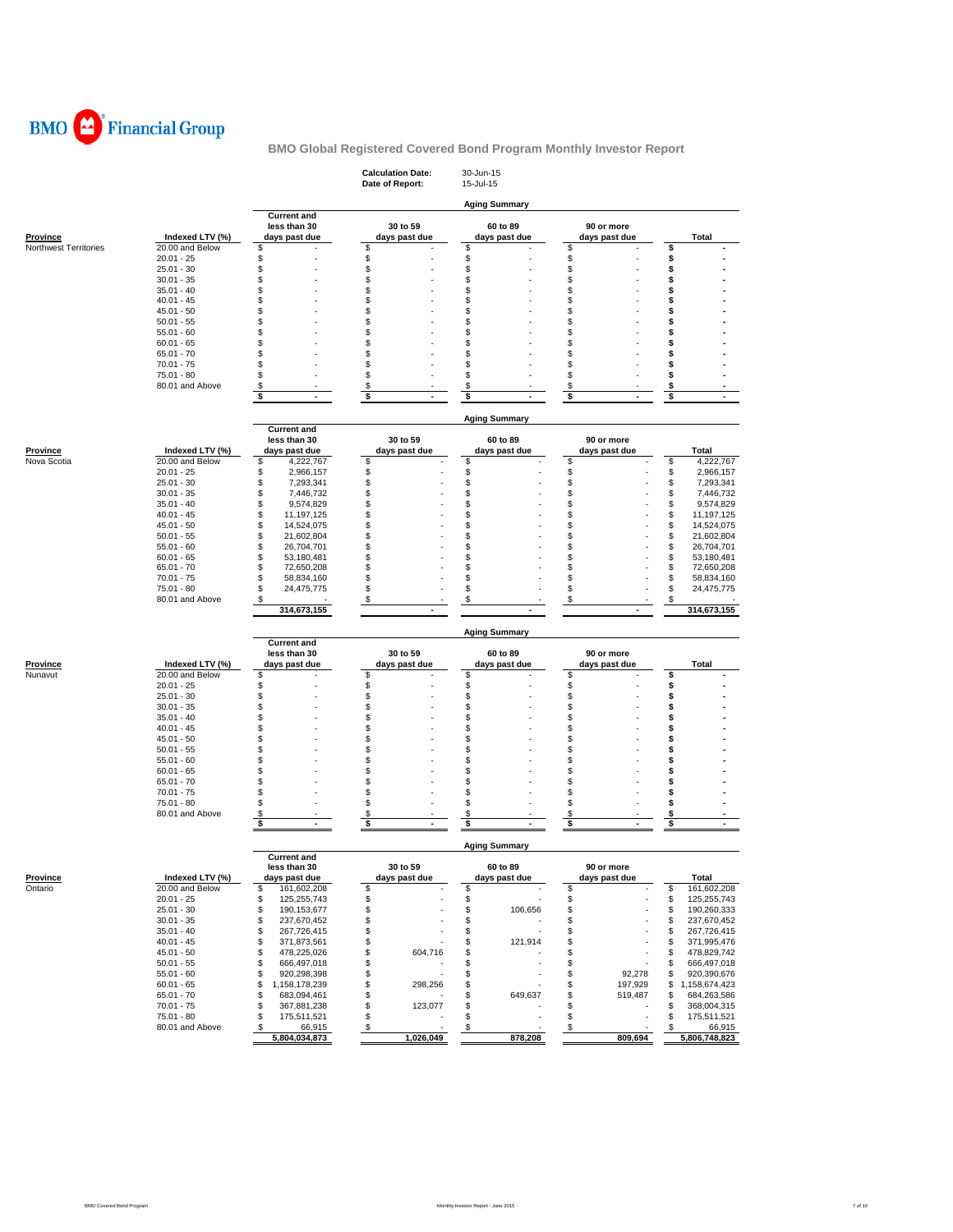

|                          |                               |                                                     | <b>Calculation Date:</b><br>Date of Report: | 30-Jun-15<br>15-Jul-15    |                             |                   |
|--------------------------|-------------------------------|-----------------------------------------------------|---------------------------------------------|---------------------------|-----------------------------|-------------------|
|                          |                               |                                                     |                                             | <b>Aging Summary</b>      |                             |                   |
| Province                 | Indexed LTV (%)               | <b>Current and</b><br>less than 30<br>days past due | 30 to 59<br>days past due                   | 60 to 89<br>days past due | 90 or more<br>days past due | Total             |
| Prince Edward Island     | 20.00 and Below               | \$<br>801,740                                       | \$                                          | \$                        | \$                          | \$<br>801,740     |
|                          | $20.01 - 25$                  | \$<br>644,510                                       | \$                                          | \$                        | \$                          | \$<br>644,510     |
|                          | $25.01 - 30$                  | \$<br>773,881                                       | \$                                          | \$                        | \$                          | \$<br>773,881     |
|                          | $30.01 - 35$                  | \$<br>1,405,504                                     | \$                                          | \$                        | \$                          | \$<br>1,405,504   |
|                          | $35.01 - 40$                  | \$<br>1,246,327                                     | \$                                          | \$                        | \$                          | \$<br>1,246,327   |
|                          | $40.01 - 45$                  | \$<br>1,539,584                                     | \$                                          | \$                        | \$                          | \$<br>1,539,584   |
|                          | $45.01 - 50$                  | \$<br>2,758,511                                     | \$                                          | \$                        | \$                          | \$<br>2,758,511   |
|                          | $50.01 - 55$                  | \$<br>3,563,946                                     | \$                                          | \$                        | \$                          | \$<br>3,563,946   |
|                          | $55.01 - 60$                  | \$<br>8,101,297                                     | \$                                          | \$                        | S                           | \$<br>8,101,297   |
|                          | $60.01 - 65$                  | \$<br>11,020,388                                    | \$                                          | \$                        | S                           | \$<br>11,020,388  |
|                          | $65.01 - 70$                  | \$<br>9,178,936                                     | \$                                          | \$                        | S                           | \$<br>9,178,936   |
|                          | $70.01 - 75$                  | \$<br>3,170,873                                     | \$                                          | \$                        | S                           | \$<br>3,170,873   |
|                          | $75.01 - 80$                  | \$<br>751,857                                       | \$                                          | \$                        | S                           | \$<br>751,857     |
|                          | 80.01 and Above               | \$                                                  | \$                                          | \$                        | \$                          | \$                |
|                          |                               | 44,957,354                                          |                                             |                           |                             | 44,957,354        |
|                          |                               |                                                     |                                             | <b>Aging Summary</b>      |                             |                   |
|                          |                               | <b>Current and</b>                                  |                                             |                           |                             |                   |
|                          |                               | less than 30                                        | 30 to 59                                    | 60 to 89                  | 90 or more                  |                   |
| <b>Province</b>          | Indexed LTV (%)               | days past due                                       | days past due                               | days past due             | days past due               | <b>Total</b>      |
| Quebec                   | 20.00 and Below               | \$<br>40,215,990                                    | \$                                          | \$                        | \$                          | \$<br>40,215,990  |
|                          | $20.01 - 25$                  | \$<br>29,295,529                                    | \$                                          | \$<br>36,596              | \$                          | \$<br>29,332,125  |
|                          | $25.01 - 30$                  | \$<br>44,056,807                                    | \$                                          | \$                        | \$                          | \$<br>44,056,807  |
|                          | $30.01 - 35$                  | \$<br>52,702,927                                    | \$                                          | \$                        | S                           | \$<br>52,702,927  |
|                          | $35.01 - 40$                  | \$<br>57,264,850                                    | \$                                          | \$<br>25,496              | S                           | \$<br>57,290,346  |
|                          | 40.01 - 45                    | \$<br>82,425,293                                    | \$                                          | \$                        | S<br>90,321                 | \$<br>82,515,614  |
|                          | $45.01 - 50$                  | \$<br>99,273,679                                    | \$                                          | \$                        | 56,981<br>\$                | \$<br>99,330,660  |
|                          | $50.01 - 55$                  | \$<br>121,245,088                                   | \$                                          | \$                        | S<br>89,000                 | \$<br>121,334,088 |
|                          | $55.01 - 60$                  | \$<br>182,503,327                                   | \$                                          | \$<br>622,934             | \$                          | \$<br>183,126,262 |
|                          | $60.01 - 65$                  | \$<br>315,262,381                                   | \$<br>349,775                               | \$<br>225,265             | \$<br>879,424               | \$<br>316,716,845 |
|                          | $65.01 - 70$                  | \$<br>273,440,098                                   | \$<br>238,324                               | \$<br>388,373             | \$<br>587,378               | \$<br>274,654,173 |
|                          | $70.01 - 75$                  | \$<br>415,341,976                                   | \$                                          | \$<br>607,800             | \$<br>1,540,180             | \$<br>417,489,956 |
|                          | 75.01 - 80                    | \$<br>163,642,114                                   | \$                                          | \$                        | \$<br>180,110               | \$<br>163,822,225 |
|                          | 80.01 and Above               | \$                                                  | \$                                          | \$                        | \$                          | \$                |
|                          |                               | 1,876,670,059                                       | 588,099                                     | 1,906,464                 | 3,423,395                   | 1,882,588,017     |
|                          |                               |                                                     |                                             |                           |                             |                   |
|                          |                               |                                                     |                                             | <b>Aging Summary</b>      |                             |                   |
|                          |                               | <b>Current and</b>                                  |                                             |                           |                             |                   |
|                          |                               | less than 30                                        | 30 to 59                                    | 60 to 89                  | 90 or more                  |                   |
| Province                 | Indexed LTV (%)               | days past due                                       | days past due                               | days past due             | days past due               | Total             |
| Saskatchewan             | 20.00 and Below               | \$<br>4,333,033                                     | \$                                          | \$                        | \$                          | \$<br>4,333,033   |
|                          | $20.01 - 25$                  | \$<br>4,003,279                                     | \$                                          | \$                        | \$                          | \$<br>4,003,279   |
|                          | $25.01 - 30$                  | \$<br>4,020,357                                     | \$                                          | \$                        | \$                          | \$<br>4,020,357   |
|                          | $30.01 - 35$                  | \$<br>7,829,400                                     | \$                                          | \$                        | \$                          | \$<br>7,829,400   |
|                          | $35.01 - 40$                  | \$<br>9,167,811                                     | \$                                          | \$                        | S                           | \$<br>9,167,811   |
|                          | $40.01 - 45$                  | \$<br>14,295,596                                    | \$                                          | \$                        | \$                          | \$<br>14,295,596  |
|                          | $45.01 - 50$                  | \$<br>15,791,789                                    | \$                                          | \$                        | S<br>101,429                | \$<br>15,893,218  |
|                          | $50.01 - 55$                  | \$<br>46,468,809                                    | \$                                          | \$                        | \$                          | \$<br>46,468,809  |
|                          | $55.01 - 60$                  | \$<br>114,495,576                                   | \$                                          | \$<br>115,583             | S                           | \$<br>114,611,159 |
|                          | $60.01 - 65$                  | \$<br>100,524,504                                   | \$                                          | \$                        | \$                          | \$<br>100,524,504 |
|                          | $65.01 - 70$                  | \$<br>50,792,669                                    | \$                                          | \$                        | S<br>226,632                | \$<br>51,019,301  |
|                          | $70.01 - 75$                  | \$<br>12,008,672                                    | \$                                          | \$                        | S                           | \$<br>12,008,672  |
|                          | 75.01 - 80<br>80.01 and Above | \$<br>9,310,142                                     | \$                                          | \$                        | S                           | \$<br>9,310,142   |
|                          |                               | \$<br>393,041,638                                   | $\boldsymbol{\mathsf{S}}$                   | \$<br>115,583             | \$<br>328,060               | \$<br>393,485,281 |
|                          |                               |                                                     |                                             | <b>Aging Summary</b>      |                             |                   |
|                          |                               | <b>Current and</b>                                  |                                             |                           |                             |                   |
|                          |                               | less than 30                                        | 30 to 59                                    | 60 to 89                  | 90 or more                  |                   |
| <b>Province</b>          | Indexed LTV (%)               | days past due                                       | days past due                               | days past due             | days past due               | Total             |
| <b>Yukon Territories</b> | 20.00 and Below               | \$                                                  | \$                                          | \$                        | \$<br>\$                    | \$                |
|                          | $20.01 - 25$<br>$25.01 - 30$  | \$<br>\$                                            | \$<br>\$                                    | \$<br>\$                  | \$                          | \$<br>\$          |
|                          | $30.01 - 35$                  | \$                                                  | \$                                          | \$                        | \$                          | \$                |
|                          | $35.01 - 40$                  | \$                                                  | \$                                          | \$                        | S                           | \$                |
|                          | $40.01 - 45$                  | \$                                                  | \$                                          | \$                        | S                           | S                 |
|                          |                               | \$                                                  | \$                                          |                           | S                           | \$                |
|                          | $45.01 - 50$                  |                                                     |                                             | \$                        | S                           | s                 |
|                          | $50.01 - 55$                  | \$                                                  | \$                                          | \$                        | S                           | s                 |
|                          | $55.01 - 60$                  | \$<br>\$                                            | \$<br>\$                                    | \$                        | S                           | S                 |
|                          | $60.01 - 65$                  | \$                                                  | \$                                          | \$<br>\$                  | S                           | s                 |
|                          | $65.01 - 70$                  | \$                                                  |                                             |                           | S                           | \$                |
|                          | $70.01 - 75$                  | \$                                                  | \$<br>\$                                    | \$<br>\$                  | S                           | S                 |
|                          | 75.01 - 80                    | \$                                                  | \$                                          | \$                        | S                           | \$                |
|                          | 80.01 and Above               | \$                                                  | \$                                          | \$                        | \$                          | \$                |

<sup>(1)</sup> Value as determined by adjusting, not less than quarterly, the Original Market Value utilizing the Indexation Methodology (see Appendix for details) for subsequent price developments.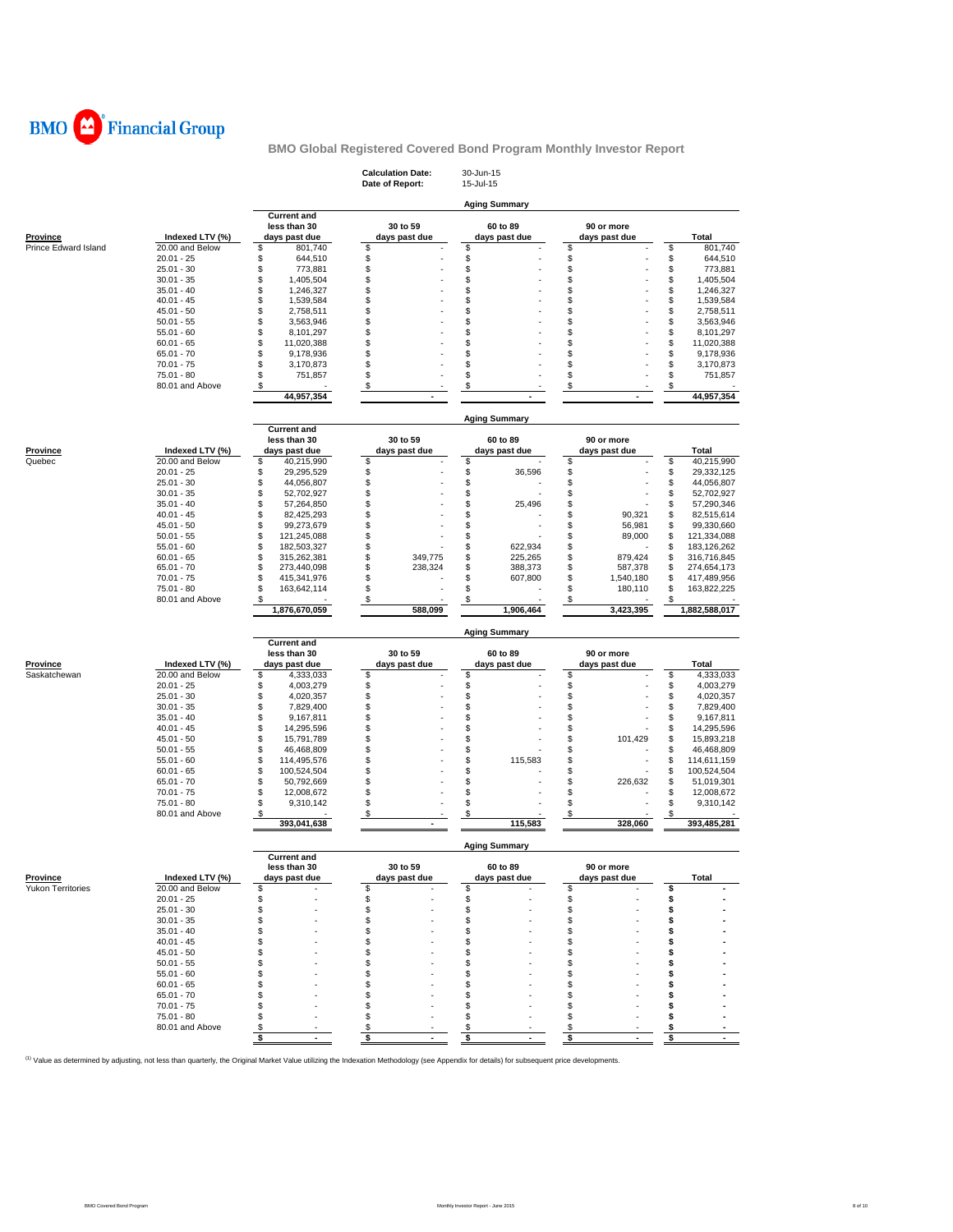

| <b>Calculation Date:</b> | 30-Jun-15 |
|--------------------------|-----------|
| Date of Report:          | 15-Jul-15 |

**Cover Pool - Current LTV Distribution by Credit Score (1)**

|                 |               |             | <b>Credit Scores</b> |               |               |               |                |
|-----------------|---------------|-------------|----------------------|---------------|---------------|---------------|----------------|
| Indexed LTV (%) | <600          | $600 - 650$ | 651 - 700            | 701 - 750     | 751 - 800     | >800          | Total          |
| 20.00 and Below | 30.632.634    | 8.712.500   | 21.136.975           | 60.475.275    | 152.047.751   | 109.759.847   | 382.764.982    |
| $20.01 - 25$    | 20.953.294    | 10.520.414  | 26.711.489           | 53,397,760    | 119.742.700   | 65.677.430    | 297,003,086    |
| $25.01 - 30$    | 33.024.095    | 18.139.883  | 35.705.003           | 92.327.794    | 183.868.472   | 92.171.799    | 455.237.047    |
| $30.01 - 35$    | 44.577.814    | 19.577.802  | 59.148.354           | 124.230.090   | 207.019.635   | 96.287.217    | 550.840.912    |
| $35.01 - 40$    | 60.198.983    | 29.168.451  | 71.177.845           | 128.537.559   | 243.572.162   | 107.836.054   | 640.491.053    |
| $40.01 - 45$    | 99.013.346    | 44.103.741  | 98.014.192           | 207.056.776   | 356.925.787   | 128.341.490   | 933,455,332    |
| $45.01 - 50$    | 124.528.234   | 55.870.452  | 147.825.445          | 297.817.485   | 464.047.028   | 147.663.424   | 1,237,752,067  |
| $50.01 - 55$    | 171.439.212   | 76.372.081  | 202.090.283          | 451.564.179   | 640.799.432   | 177.620.071   | 1.719.885.258  |
| $55.01 - 60$    | 275.869.501   | 139.957.968 | 302.318.928          | 645.064.568   | 861.789.398   | 232.671.404   | 2.457.671.767  |
| $60.01 - 65$    | 318.345.404   | 148.774.557 | 319.218.891          | 677.240.807   | 843.043.648   | 220.447.294   | 2.527.070.602  |
| $65.01 - 70$    | 113.843.653   | 131.832.718 | 275.322.269          | 461,690,388   | 569.906.210   | 144.882.454   | 697,477,692,   |
| $70.01 - 75$    | 114.727.899   | 82.647.026  | 189.470.416          | 331.409.750   | 336.463.017   | 67.882.795    | 1.122.600.904  |
| 75.01 - 80      | 94.841.016    | 34,429,670  | 89,143,011           | 139,867,718   | 125.181.723   | 15.785.090    | 499,248,228    |
| 80.01 and Above | 66,915        |             |                      |               |               |               | 66,915         |
|                 | 1.502.062.002 | 800.107.264 | 1.837.283.101        | 3.670.680.147 | 5.104.406.961 | 1.607.026.369 | 14.521.565.844 |

<sup>(1)</sup> Market Value as determined by adjusting, not less than quarterly, the Original Market Value utilizing the Indexation Methodology (see Appendix for details) for subsequent price developments.